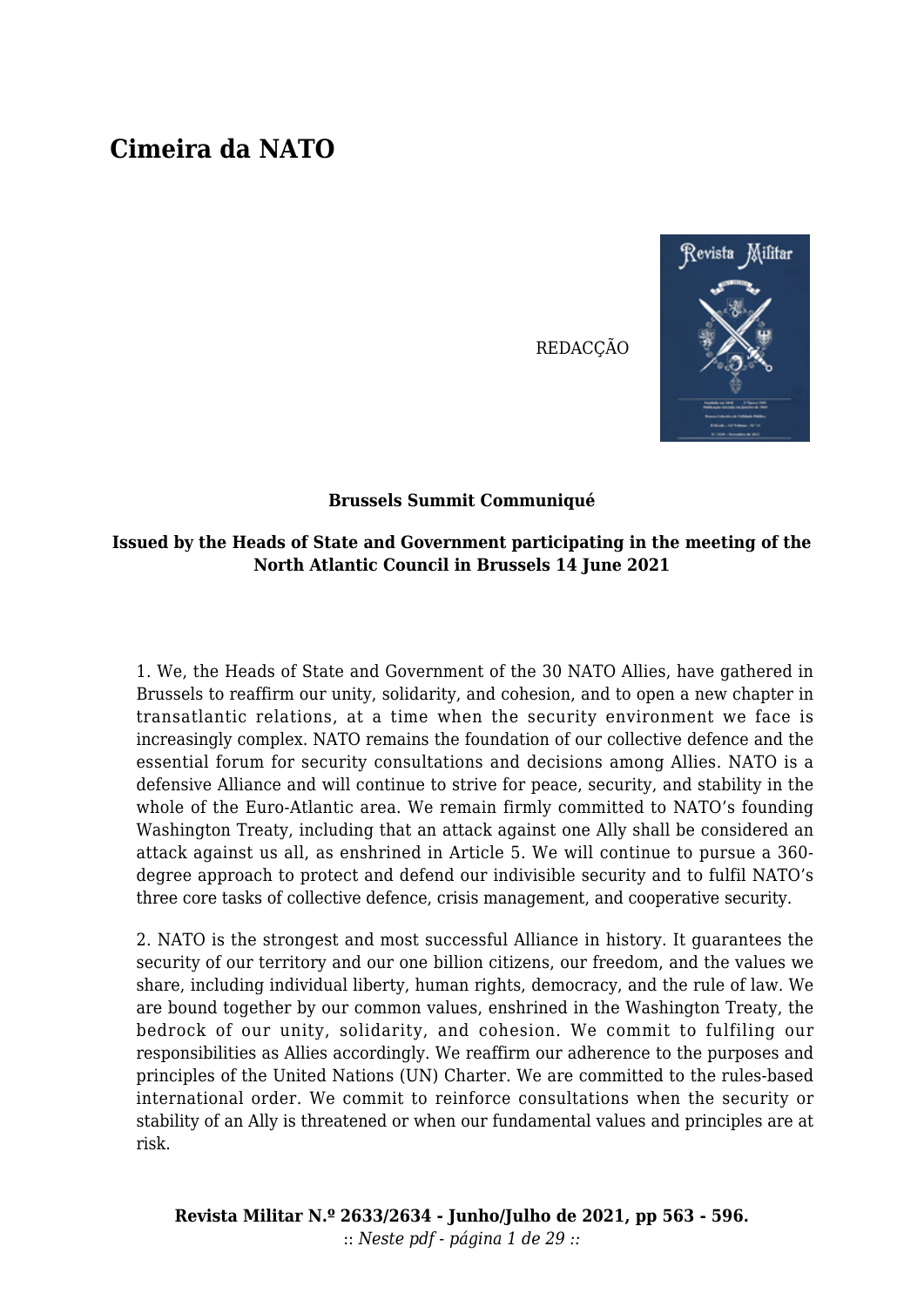3. We face multifaceted threats, systemic competition from assertive and authoritarian powers, as well as growing security challenges to our countries and our citizens from all strategic directions. Russia's aggressive actions constitute a threat to Euro-Atlantic security; terrorism in all its forms and manifestations remains a persistent threat to us all. State and non-state actors challenge the rules-based international order and seek to undermine democracy across the globe. Instability beyond our borders is also contributing to irregular migration and human trafficking. China's growing influence and international policies can present challenges that we need to address together as an Alliance. We will engage China with a view to defending the security interests of the Alliance. We are increasingly confronted by cyber, hybrid, and other asymmetric threats, including disinformation campaigns, and by the malicious use of ever-more sophisticated emerging and disruptive technologies. Rapid advances in the space domain are affecting our security. The proliferation of weapons of mass destruction and the erosion of the arms control architecture also undermine our collective security. Climate change is a threat multiplier that impacts Alliance security. The greatest responsibility of the Alliance is to protect and defend our territories and our populations against attack, and we will address all threats and challenges which affect Euro-Atlantic security.

4. We gather at a time when the COVID-19 pandemic continues to test our nations and our resilience. NATO and Allied militaries have supported the civilian response to the pandemic, while ensuring our collective defence and the effectiveness of our operations. We have also provided critical assistance to a number of partners through the delivery of vital medical supplies. We pay tribute to all those who combat this pandemic in our countries and around the world.

5. At our December 2019 meeting in London, we asked the Secretary General to carry out a forward-looking reflection process to further strengthen NATO's political dimension, including consultations. We recognise the important contribution of the independent group appointed by the Secretary General to support NATO 2030. As a result, today we agree NATO 2030 – a transatlantic agenda for the future. Throughout its history, NATO has continuously adapted to a changing security environment. The NATO 2030 agenda complements and builds on our ongoing political and military adaptation, strengthens our ability to deliver on the three core tasks and contributes to making our strong Alliance even stronger and ready for the future.

6. To that end we agree to:

a. Reaffirm that NATO is the unique, essential and indispensable transatlantic forum for consultations and joint action on all matters related to our individual and collective security. We pledge to strengthen and broaden our consultations and to ensure that NATO remains flexible and effective to conduct military operations in support of our common security. We reaffirm the Alliance's shared democratic principles as well as our commitment to the spirit and the letter of the North Atlantic Treaty. We commit to reinforcing consultations when the security or stability of an Ally is threatened or when our fundamental values and principles are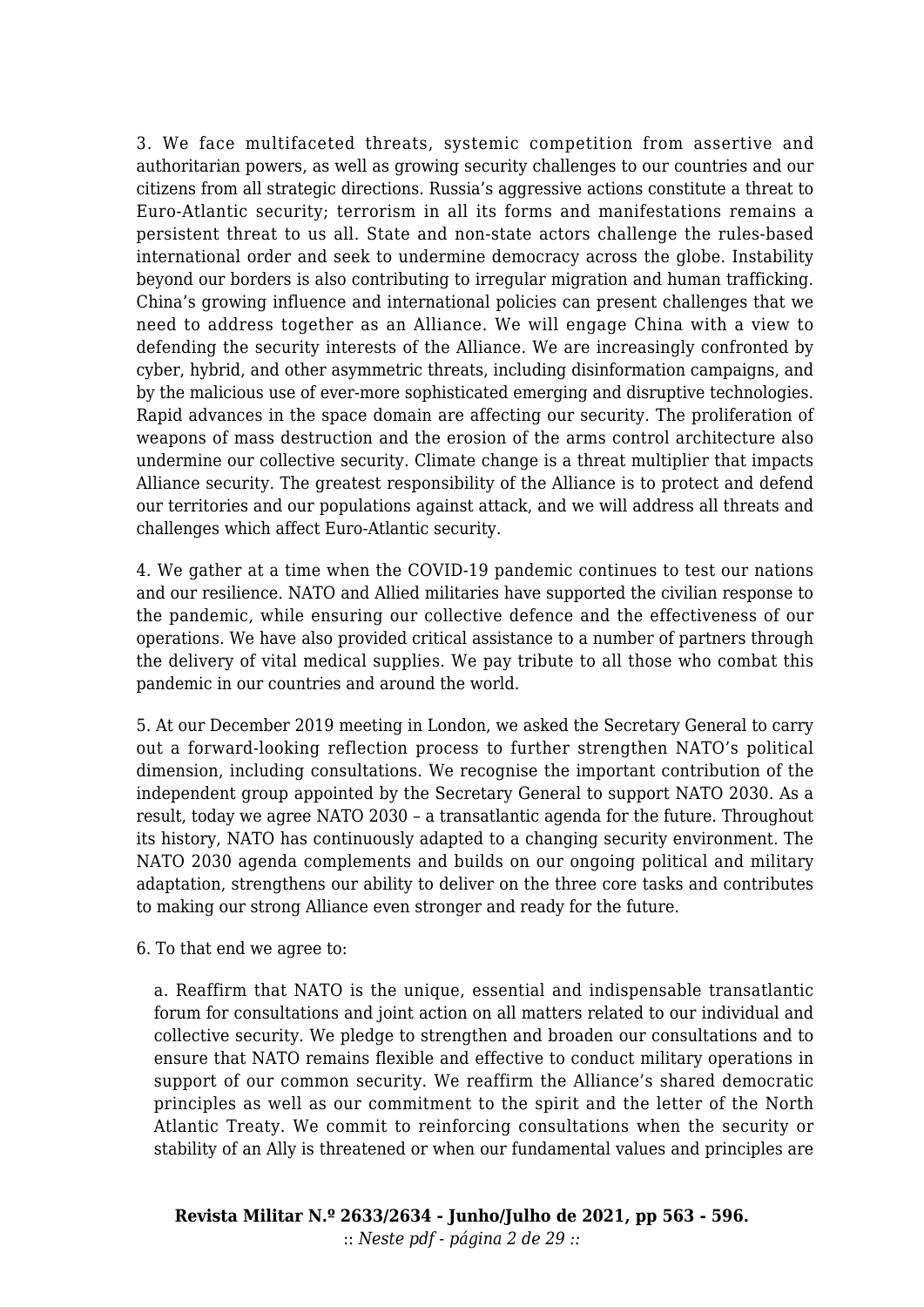at risk.

b. Strengthen NATO as the organising framework for the collective defence of the Euro-Atlantic area, against all threats, from all directions. We reiterate our commitment to maintaining an appropriate mix of nuclear, conventional and missile defence capabilities for deterrence and defence, and to the 2014 Defence Investment Pledge, in its entirety. We commit to the full and speedy implementation of ongoing work to further strengthen our deterrence and defence posture, and we pledge to continue to improve the readiness of our forces and to strengthen and modernise the NATO Force Structure to meet current and future defence needs.

c. Enhance our resilience. Noting that resilience remains a national responsibility, we will adopt a more integrated and better coordinated approach, consistent with our collective commitment under Article 3 of the North Atlantic Treaty, to reduce vulnerabilities and ensure our militaries can effectively operate in peace, crisis and conflict. Allies will develop a proposal to establish, assess, review and monitor resilience objectives to guide nationally-developed resilience goals and implementation plans. It will be up to each individual Ally to determine how to establish and meet national resilience goals and implementation plans, allowing them to do so in a manner that is compatible with respective national competences, structures, processes and obligations, and where applicable those of the EU.

d. Foster technological cooperation among Allies in NATO, promote interoperability and encourage the development and adoption of technological solutions to address our military needs. For this purpose we will launch a civil-military Defence Innovation Accelerator for the North Atlantic. We also agree to establish a NATO Innovation Fund, where Allies who so wish can support start-ups working on dualuse emerging and disruptive technologies in areas key to Allied security.

e. Enhance NATO's ability to contribute to preserve and shape the rules-based international order in areas that are important to Allied security. We will increase our dialogue and practical cooperation with existing partners, including with the European Union, aspirant countries and our partners in the Asia Pacific, and strengthen our engagement with key global actors and other new interlocutors beyond the Euro-Atlantic area, including from Africa, Asia and Latin America.

f. Substantially strengthen NATO's ability to provide training and capacity building support to partners, recognising that conflict, other security developments and pervasive instability in NATO's neighbourhood directly impact Allied security.

g. Aim for NATO to become the leading international organisation when it comes to understanding and adapting to the impact of climate change on security. We agree to significantly reduce greenhouse gas emissions from military activities and installations without impairing personnel safety, operational effectiveness and our deterrence and defence posture. We invite the Secretary General to formulate a realistic, ambitious and concrete target for the reduction of greenhouse gas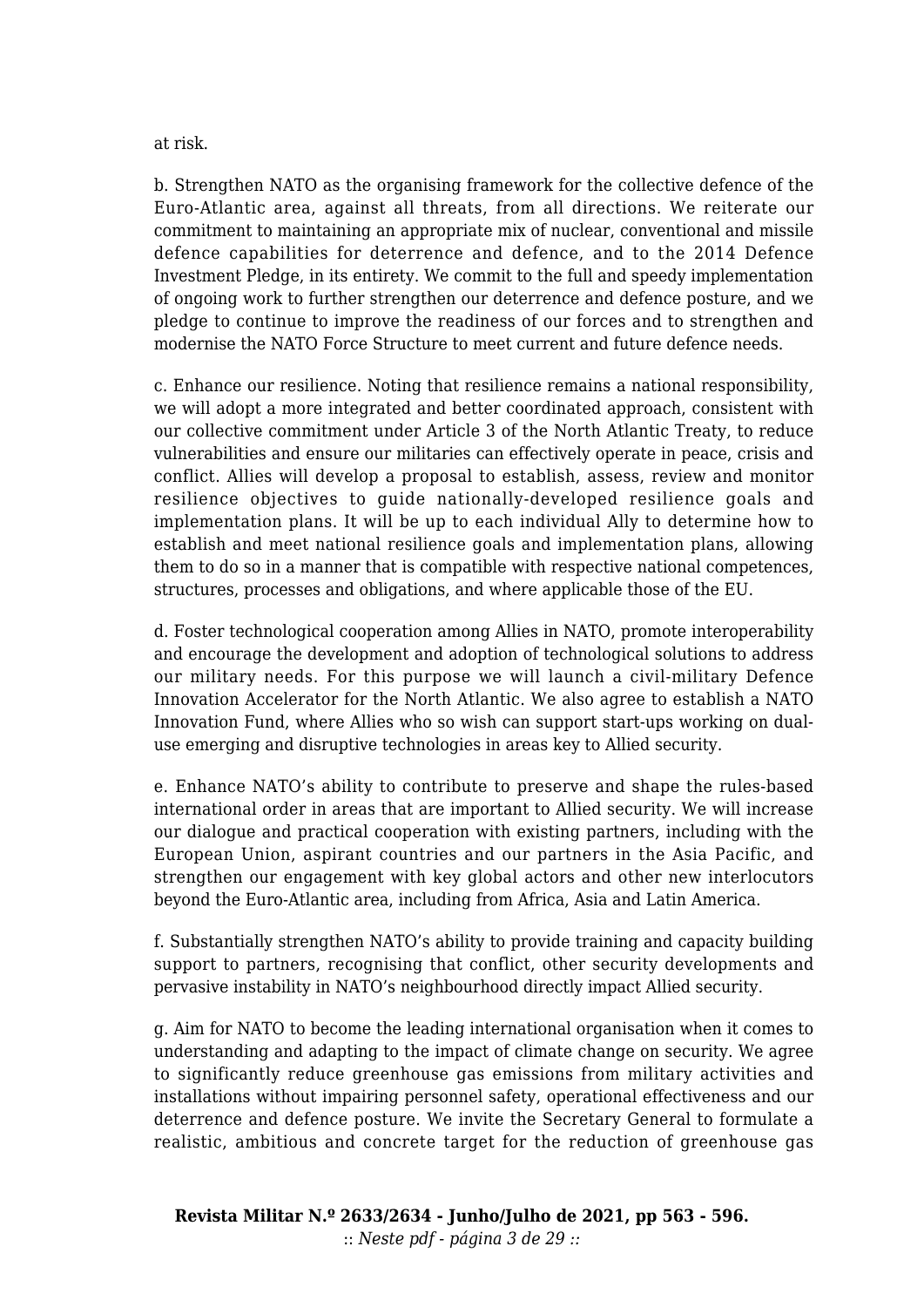emissions by the NATO political and military structures and facilities and assess the feasibility of reaching net zero emissions by 2050. We will also initiate a regular high-level climate and security dialogue to exchange views and coordinate further action.

h. Invite the Secretary General to lead the process to develop the next Strategic Concept. The Concept will be negotiated and agreed by the Council in Permanent Session and endorsed by NATO Leaders at the next Summit.

7. The NATO 2030 agenda sets a higher level of ambition for NATO. It provides clear guidelines for further adaptation to address existing, new and future threats and challenges, building on the ongoing political and military adaptation of the Alliance. Delivering on the NATO 2030 agenda, the three core tasks and the next Strategic Concept requires adequate resourcing through national defence expenditure and common funding. Based on requirements, we agree to increase such resourcing, including as necessary NATO common funding starting in 2023, taking into account sustainability, affordability and accountability. When we meet in 2022, we will agree, alongside the Strategic Concept, the specific requirements for additional funding up to 2030 and the resource implications across the NATO Military Budget, the NATO Security Investment Programme and the Civil Budget, as well as identify potential efficiency measures.

8. NATO's fundamental and enduring purpose is to safeguard the freedom and security of all its members by political and military means. The evolving security environment increasingly requires us to address threats and challenges through the use of military and non-military tools in a deliberate, coherent, and sustained manner. NATO will take a tailored and structured approach. NATO uses a variety of nonmilitary tools which support the Alliance's three core tasks. It also serves as a platform for enhancing the coherent use of these tools by Allies, under their own authority and control, and alongside other international actors. We will continue to strengthen effective, clear, and convincing strategic communication as an essential element to support all three of NATO's core tasks.

9. For more than twenty-five years, NATO has worked to build a partnership with Russia, including through the NATO-Russia Council (NRC). While NATO stands by its international commitments, Russia continues to breach the values, principles, trust, and commitments outlined in agreed documents that underpin the NATO-Russia relationship. We reaffirm our decisions towards Russia agreed at the 2014 Wales Summit and all our subsequent NATO meetings. We have suspended all practical civilian and military cooperation with Russia, while remaining open to political dialogue. Until Russia demonstrates compliance with international law and its international obligations and responsibilities, there can be no return to "business as usual". We will continue to respond to the deteriorating security environment by enhancing our deterrence and defence posture, including by a forward presence in the eastern part of the Alliance. NATO does not seek confrontation and poses no threat to Russia. Decisions we have taken are fully consistent with our international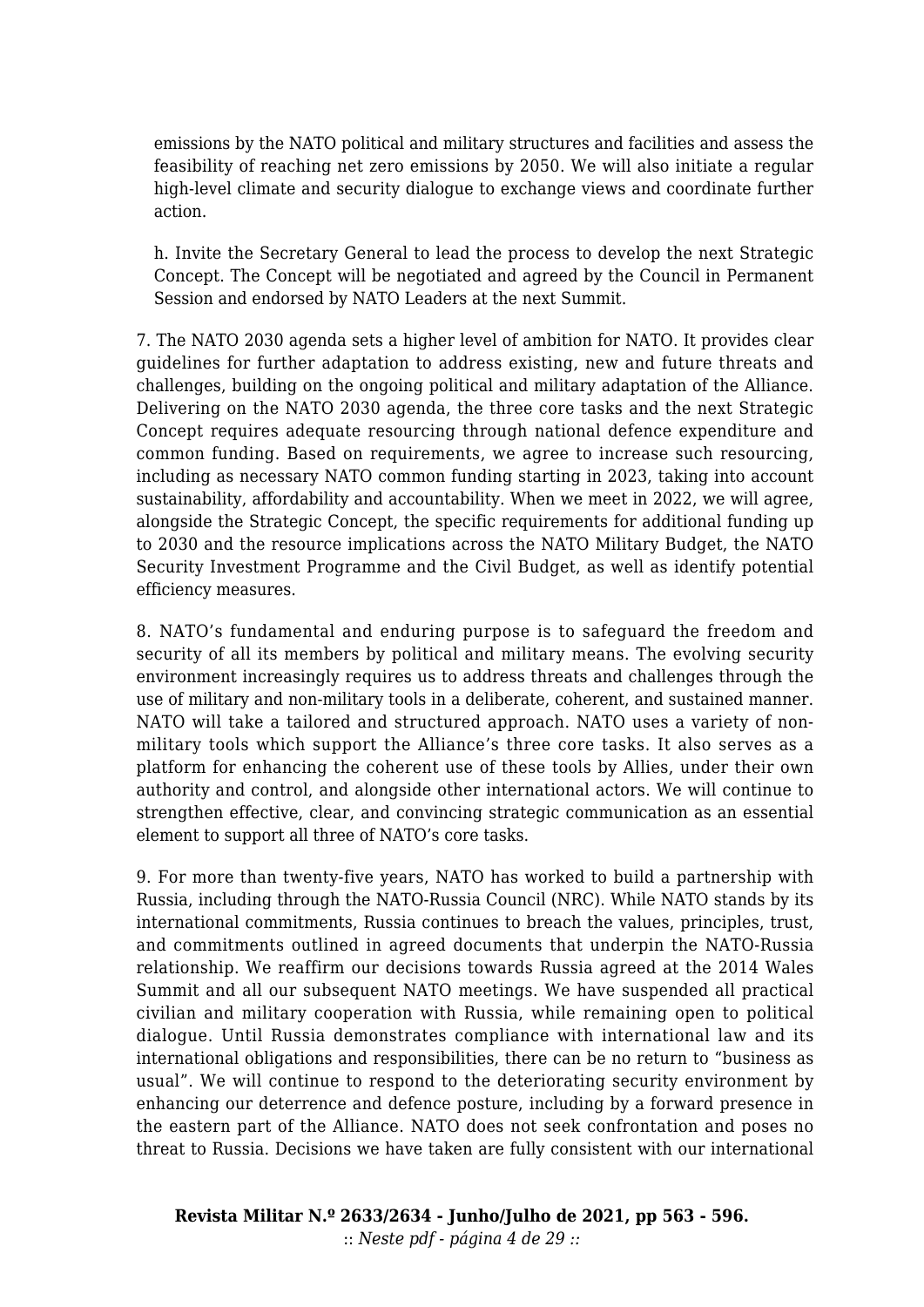commitments, and therefore cannot be regarded by anyone as contradicting the NATO-Russia Founding Act.

10. We call on Russia to rescind the designation of the Czech Republic and the United States as "unfriendly countries" and to refrain from taking any other steps inconsistent with the Vienna Convention on Diplomatic Relations.

11. Russia's growing multi-domain military build-up, more assertive posture, novel military capabilities, and provocative activities, including near NATO borders, as well as its large-scale no-notice and snap exercises, the continued military build-up in Crimea, the deployment of modern dual-capable missiles in Kaliningrad, military integration with Belarus, and repeated violations of NATO Allied airspace, increasingly threaten the security of the Euro-Atlantic area and contribute to instability along NATO borders and beyond.

12. In addition to its military activities, Russia has also intensified its hybrid actions against NATO Allies and partners, including through proxies. This includes attempted interference in Allied elections and democratic processes; political and economic pressure and intimidation; widespread disinformation campaigns; malicious cyber activities; and turning a blind eye to cyber criminals operating from its territory, including those who target and disrupt critical infrastructure in NATO countries. It also includes illegal and destructive activities by Russian Intelligence Services on Allied territory, some of which have claimed lives of citizens and caused widespread material damage. We stand in full solidarity with the Czech Republic and other Allies that have been affected in this way.

13. Russia has continued to diversify its nuclear arsenal, including by deploying a suite of short- and intermediate-range missile systems that are intended to coerce NATO. Russia has recapitalised roughly 80 percent of its strategic nuclear forces, and it is expanding its nuclear capabilities by pursuing novel and destabilising weapons and a diverse array of dualcapable systems. Russia continues to use aggressive and irresponsible nuclear rhetoric and has increased its ongoing emphasis on destabilising conventional exercises that include dual-capable systems. Russia's nuclear strategy and comprehensive nuclear weapon systems modernisation, diversification, and expansion, including the qualitative and quantitative increase of Russian non-strategic nuclear weapons, increasingly support a more aggressive posture of strategic intimidation. We will continue to work closely together to address all the threats and challenges posed by Russia.

14. We reiterate our support for the territorial integrity and sovereignty of Ukraine, Georgia, and the Republic of Moldova within their internationally recognised borders. In accordance with its international commitments, we call on Russia to withdraw the forces it has stationed in all three countries without their consent. We strongly condemn and will not recog-

nise Russia's illegal and illegitimate annexation of Crimea, and denounce its temporary occupation. The human rights abuses and violations against the Crimean

**Revista Militar N.º 2633/2634 - Junho/Julho de 2021, pp 563 - 596.** :: *Neste pdf - página 5 de 29 ::*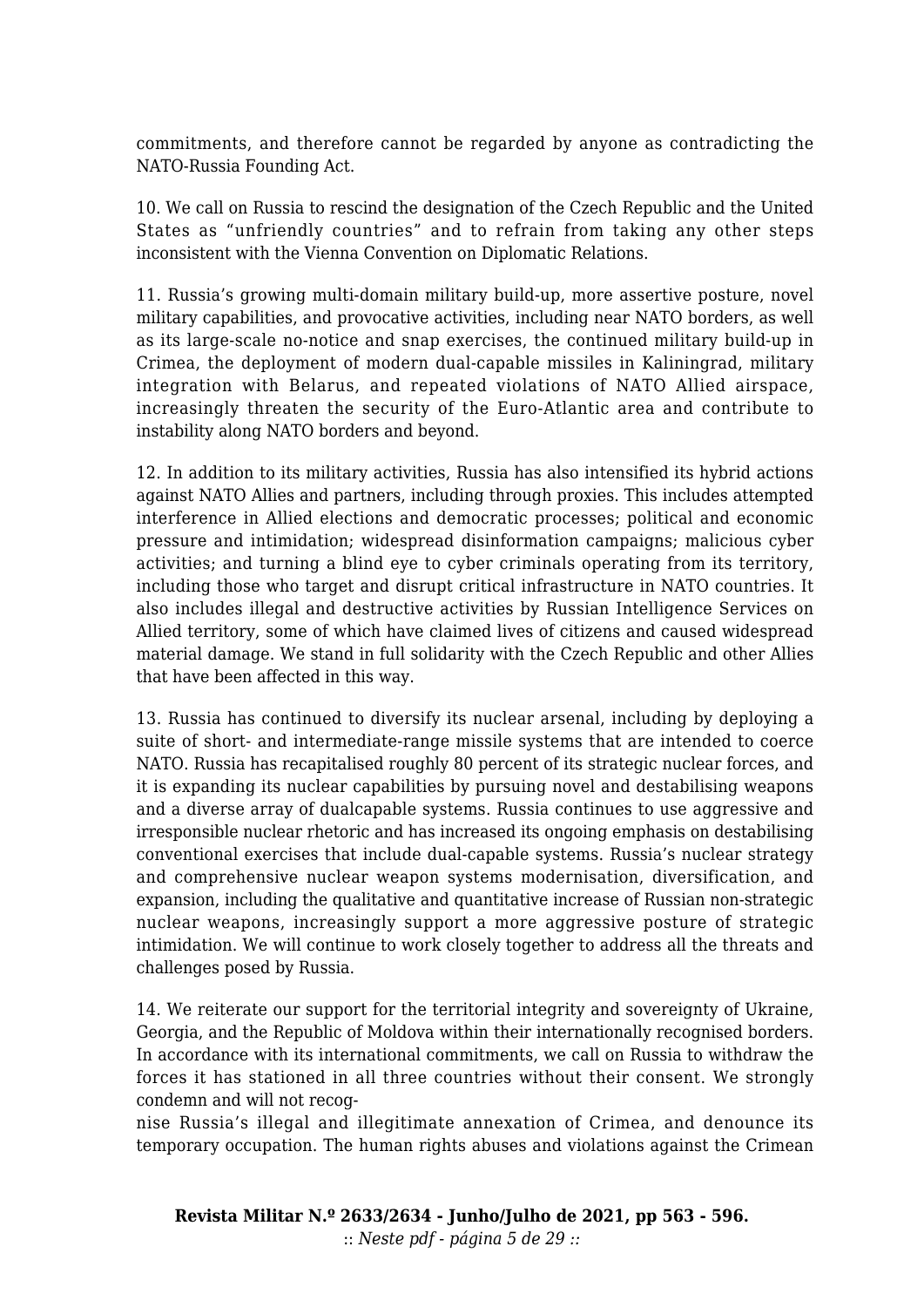Tatars and members of other local communities must end. Russia's recent massive military build-up and destabilising activities in and around Ukraine have further escalated tensions and undermined security. We call on Russia to reverse its military build-up and stop restricting navigation in parts of the Black Sea. We also call on Russia to stop impeding access to the Sea of Azov and Ukrainian ports. We commend Ukraine's posture of restraint and diplomatic approach in this context. We seek to contribute to de-escalation. We are also stepping up our support to Ukraine. We call for the full implementation of the Minsk Agreements by all sides, and support the efforts of the Normandy format and the Trilateral Contact Group. Russia, as a signatory of the Minsk Agreements, bears significant responsibility in this regard. We call on Russia to stop fuelling the conflict by providing financial and military support to the armed formations it backs in eastern Ukraine. We reiterate our full support to the Organization for Security and Cooperation in Europe (OSCE) Special Monitoring Mission to Ukraine. We stress the importance of ensuring its safety and full and unhindered access throughout the entire territory of Ukraine, including Crimea and the Russia-Ukraine border, in accordance with its mandate. We further call on Russia to reverse its recognition of the Abkhazia and South Ossetia regions of Georgia as independent states; to implement the EU-mediated 2008 ceasefire agreement; to end its militarisation of these regions and attempts to forcibly separate them from the rest of Georgia through the continued construction of border-like obstacles; and to cease the human rights violations, arbitrary detentions, and harassments of Georgian citizens. We reiterate our firm support to the Geneva International Discussions. We also call on Russia to engage constructively in the Transnistria Settlement Process. We are committed to supporting the Republic of Moldova's democratic reforms and providing assistance through our Defence and Related Security Capacity Building Initiative.

15. We remain open to a periodic, focused, and meaningful dialogue with a Russia willing to engage on the basis of reciprocity in the NRC, with a view to avoiding misunderstanding, miscalculation, and unintended escalation, and to increase transparency and predictability. NRC meetings have helped us communicate clearly our positions, and we are ready for the next meeting of the NRC. We will continue to focus our dialogue with Russia on the critical issues we face. The conflict in and around Ukraine is, in current circumstances, the first topic on our agenda. NATO remains committed to making good use of the existing military lines of communication between both sides to promote predictability and transparency, and to reduce risks, and calls on Russia to do so as well. We continue to aspire to a constructive relationship with Russia when its actions make that possible.

16. Terrorism, in all its forms and manifestations, continues to pose a direct threat to the security of our populations, and to international stability and prosperity. We categorically reject and condemn terrorism in the strongest possible terms. Allies will continue to fight this threat with determination, resolve, and in solidarity. While nations retain the primary responsibility for their domestic security and their own resilience, the fight against terrorism demands a coherent, long-term effort by the international community as a whole, involving a wide range of instruments and actors.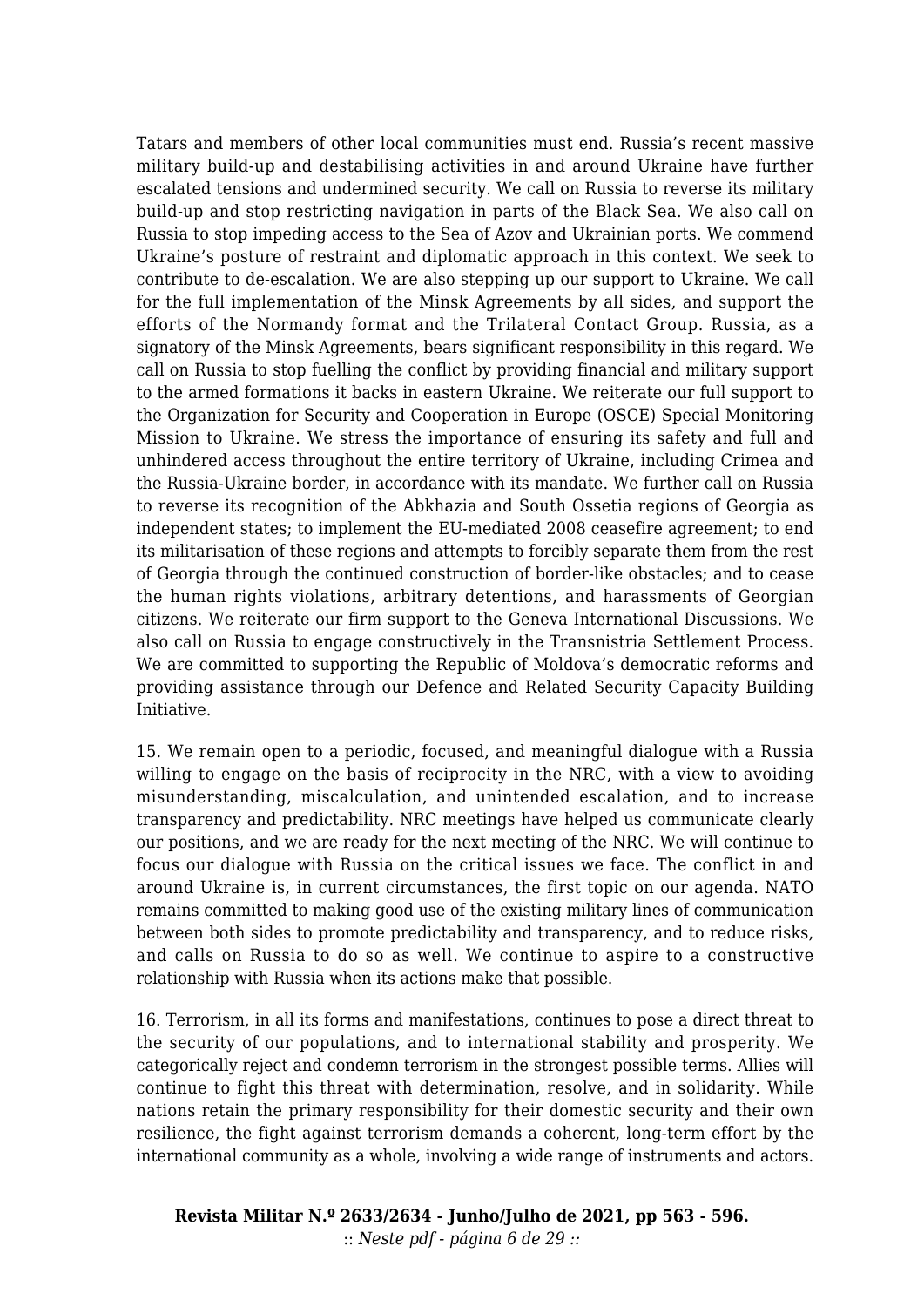NATO's role in the fight against terrorism contributes to all three core tasks of the Alliance, and is an integral part of the Alliance's 360-degree approach to deterrence and defence. Cooperation in NATO adds value to Allies' national efforts and capacity to prevent, mitigate, respond to, and be resilient against acts of terrorism. We condemn all financial support of terrorism. We also recognise the need to address the conditions conducive to the spread of terrorism. Our approach to terrorism, and its causes, is in accordance with international law and the purposes and principles of the UN Charter, and upholds all relevant United Nations Security Council Resolutions (UNSCRs) on the fight against terrorism.

17. We remain fully committed to NATO's enhanced role in the international community's fight against terrorism, including through awareness and analysis, preparedness and responsiveness, capabilities, capacity building and partnerships, and operations. We continue to implement our 2019 Action Plan and will update it by the end of this year, to take account of the evolving terrorist threats. We are determined to meet our commitments under UNSCR 2396, including through NATO's new Battlefield Evidence Policy, supported by improved information and data collection, preservation, sharing, and analysis, within NATO's mandate. We will continue our work to defend against improvised explosive devices and chemical, biological, radiological, and nuclear (CBRN) threats. We are developing capabilities to protect our forces against terrorist misuse of technology, while capitalising on emerging technologies to help us in the fight against terrorism. We are also stepping up support to partner countries to fight terrorism themselves and deny terrorists safe haven, which in turn strengthens NATO's own security. NATO will also continue to engage, as appropriate, with partner countries and other international actors to ensure added value and complementarity. NATO continues to play its part in the Global Coalition to Defeat ISIS/Da'esh, including through our Airborne Warning & Control System (AWACS) surveillance flights and staff-to-staff support.

18. After almost 20 years, NATO's military operations in Afghanistan are coming to an end. We have denied terrorists a safe haven from which to plot attacks against us, helped Afghanistan to build its security institutions, and trained, advised, and assisted the Afghan National Defence and Security Forces; they are now taking on full responsibility for security in their country. We pay tribute to those who have lost their lives or have been wounded, and express our deep appreciation to all the men and women who have served under the NATO flag, and to their families.

19. Withdrawing our troops does not mean ending our relationship with Afghanistan. We will now open a new chapter. We affirm our commitment to continue to stand with Afghanistan, its people, and its institutions in promoting security and upholding the hard-won gains of the last 20 years. Recalling our previous commitments, NATO will continue to provide training and financial support to the Afghan National Defence and Security Forces, including through the Afghan National Army Trust Fund. NATO will retain a Senior Civilian Representative's Office in Kabul to continue diplomatic engagement and enhance our partnership with Afghanistan. Recognising its importance to an enduring diplomatic and international presence, as well as to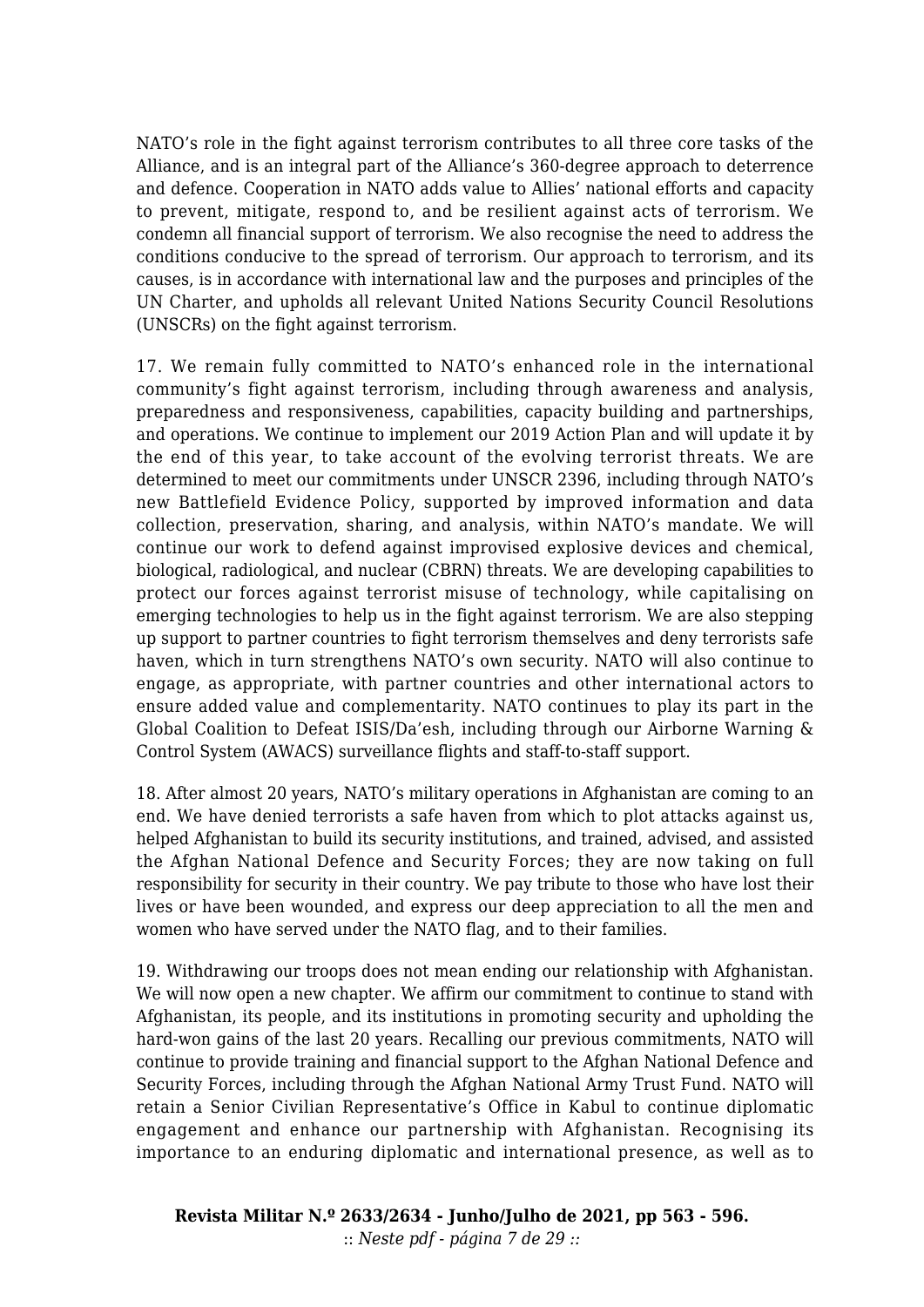Afghanistan's connectivity with the world, NATO will provide transitional funding to ensure continued functioning of Hamid Karzai International Airport. We will also step up dialogue on Afghanistan with relevant international and regional partners. We continue to support the ongoing Afghan-owned and Afghan-led peace process, and call on all stakeholders to help Afghanistan foster a lasting inclusive political settlement that puts an end to violence; safeguards the human rights of Afghans, particularly women, children, and minorities; upholds the rule of law; and ensures that Afghanistan never again serves as a safe haven for terrorists.

20. NATO remains a leading and active contributor to international security through operations, missions, and activities. We are grateful to our partners for their substantial contributions to these efforts. NATO and Allies support Iraq in its fight against ISIS/Da'esh and terrorism in all its forms and manifestations. We commend the Government of Iraq and the Iraqi Security Forces for their continued efforts to combat ISIS/Da'esh. Based on a request from the Iraqi Government, we will strengthen our support to Iraq through our NATO Mission Iraq. We will broaden our non-combat advisory, training, and capacity building mission to support Iraq in building more effective, sustainable, accountable, and inclusive security institutions and forces. This expansion of NATO Mission Iraq, including additional support to the Iraqi security institutions, will be demand-driven, incremental, scalable, and based on conditions on the ground. It will be carried out with the full consent of the Iraqi authorities, in full respect of Iraq's sovereignty and territorial integrity, and in close coordination with relevant partners and international actors, including the Global Coalition to Defeat ISIS/Da'esh, the United Nations, and the European Union.

21. Deterrence and defence are at the heart of the Alliance, underpinned by Article 5 of the Washington Treaty and an enduring transatlantic bond. We are united and resolute in our ability and commitment to defend one another. We will maintain and further develop the full range of ready forces and capabilities necessary to ensure credible deterrence and defence and provide the Alliance with a wide range of options to tailor our response to specific circumstances and to respond to any threats, from state and non-state actors, from wherever they arise, and potentially from multiple directions in more than one region simultaneously. While reaffirming our commitment to the three core tasks, we have placed a renewed emphasis on collective defence, and have also ensured that NATO retains the ability to project stability and fight against terrorism.

22. We welcome the significant progress already made to implement our previous decisions to strengthen NATO's deterrence and defence posture and reaffirm our commitment to their full and speedy implementation. We have accelerated our military adaptation with increased defence spending, modern capabilities, enhanced political and military responsiveness, and higher readiness of our forces*.* NATO is taking forward a new military strategy through the implementation of two significant military concepts that will further strengthen our ability to deter and defend against any potential adversary and to maintain and develop our military advantage now and in the future. The deterrence and defence concept provides a single, coherent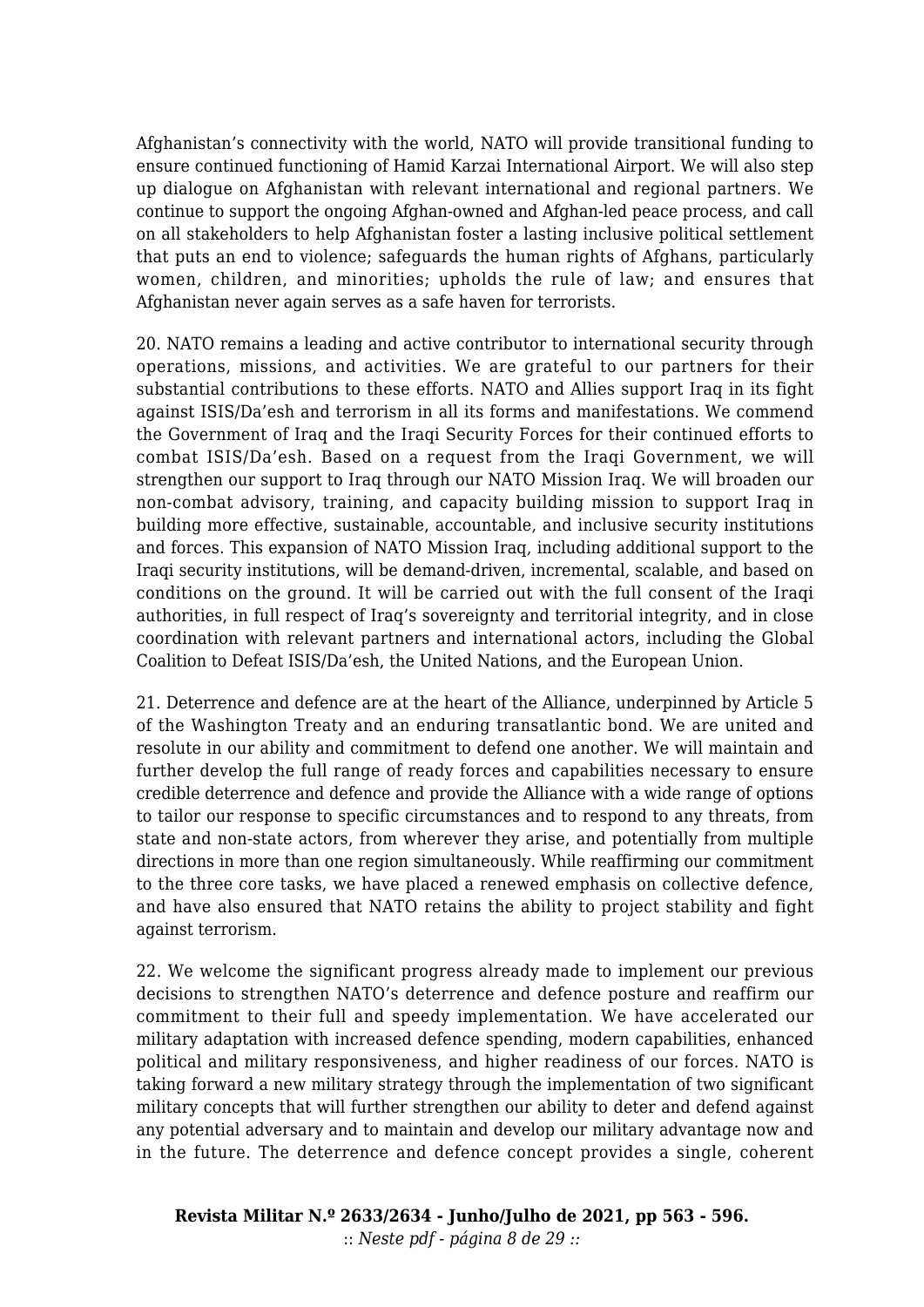framework to contest and deter and defend against the Alliance's main threats in a multi-domain environment, and will strengthen our preparedness to address challenges, particularly pervasive instability and strategic shocks. The warfighting concept provides a long-term vision for maintaining and developing NATO's decisive military edge. The implementation of the deterrence and defence concept will guide enhanced advance planning to respond to potential crisis and conflict, as well as further improve the use and organisation of Allied forces and capabilities in all operational domains and ensure more effective command and control. We are developing strategic, domain-specific and regional military plans to improve our ability to respond to any contingencies and ensure timely reinforcement. We will emphasise persistent activities in peacetime to support deterrence, including through the presence and dynamic posture of our military forces and exercises, based on enhanced coordination amongst Allies and NATO. Through the implementation of the warfighting concept, we will ensure that the Alliance continuously develops its military and technological advantage, as the character of conflict evolves. We commit to the full implementation of these new concepts, and to taking the necessary steps to enhance the coherence between relevant national and NATO activities and plans and the concepts.

23. We commit to further strengthening and modernising the NATO Force Structure to meet current and future deterrence and defence needs. We will ensure a flexible, agile, and resilient multi-domain force architecture with the right forces in the right place at the right time. We will strengthen modern command and control tailored to support our 360-degree posture, dynamic force management, improved response system, and plans. In doing so, we will place increased emphasis on the interdependence of geography, domains, and readiness. As part of these overall efforts, we are committed to continue increasing the readiness of our forces and the Alliance's rapid response capability, including through the ongoing implementation of the NATO Readiness Initiative, which is designed to strengthen the culture of readiness and help to provide forces at 30 days readiness or less. We have sourced all the combat forces of the NATO Readiness Initiative with 30 major naval combatants, 30 heavy or medium manoeuvre battalions, and 30 kinetic air squadrons. They are being organised and trained as larger combat formations for reinforcement and highintensity warfighting, or for rapid military crisis intervention.

24. We will ensure that the NATO Command Structure is robust, resilient, and able to undertake all elements of effective command and control for simultaneous challenges across all domains and the full spectrum of missions, including large-scale operations for collective defence. Our two new commands, Joint Force Command Norfolk headquarters and Joint Support and Enabling Command, as well as the Cyberspace Operations Centre, have achieved Initial Operational Capability. Allied contributions to command and control through the NATO Force Structure and national headquarters as well as their strengthened relationship with the NATO Command Structure, including by providing host nation support, remain essential to improve the Alliance's regional understanding, vigilance, and ability to rapidly respond to any threat from any direction.

**Revista Militar N.º 2633/2634 - Junho/Julho de 2021, pp 563 - 596.** :: *Neste pdf - página 9 de 29 ::*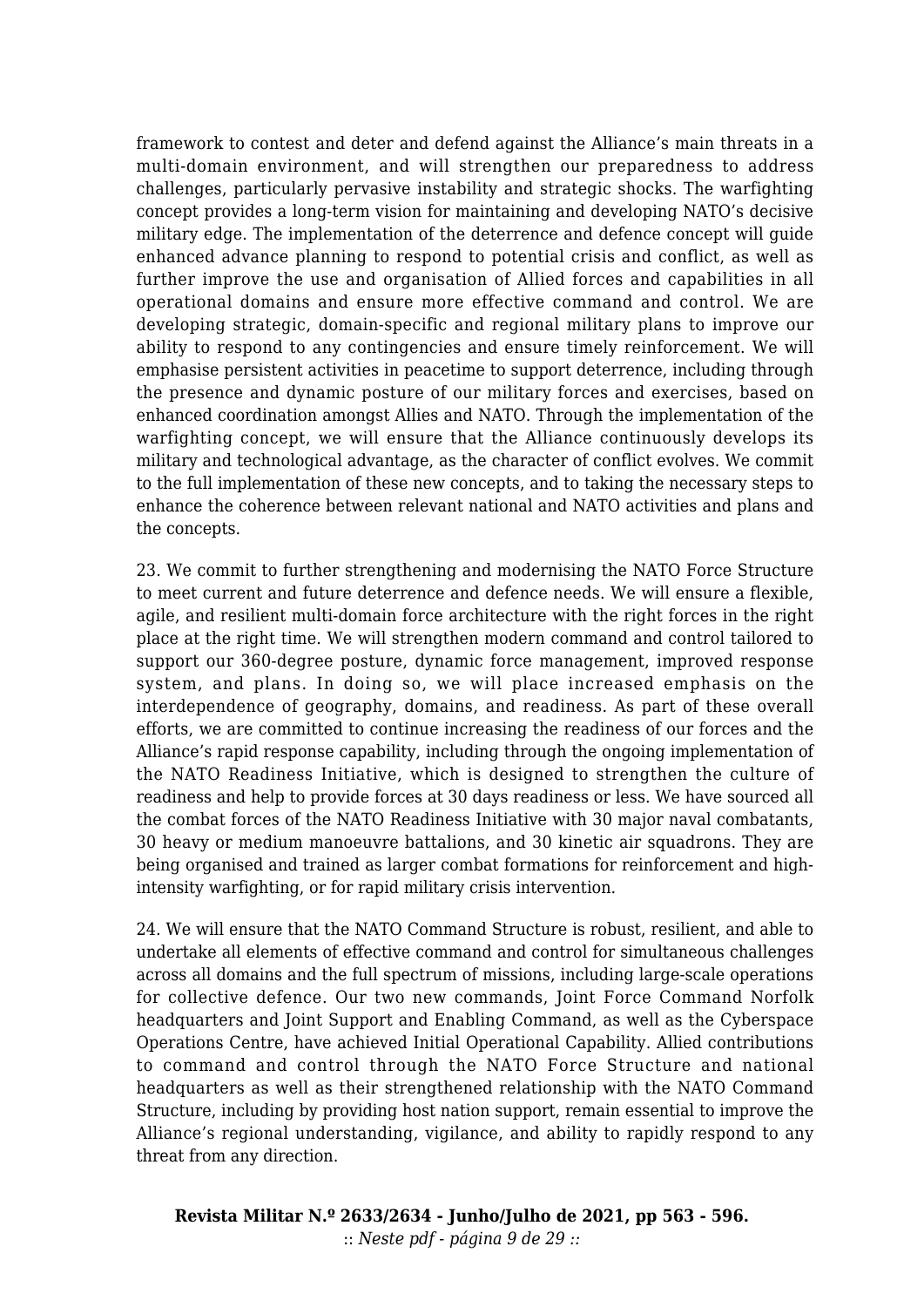25. We will not be constrained by any potential adversary as regards the freedom of movement of Allied forces by land, air, or sea to and within any part of Alliance territory. Our deterrence and defence posture is underpinned by credible forces, both in-place and ready for reinforcement within Europe and from across the Atlantic. We will continue to strengthen and regularly exercise the Alliance's ability to rapidly reinforce any Ally that comes under threat. We will continue to give high priority, both nationally and in the Alliance, to ensuring enablement of SACEUR's Area of Responsibility to improve our ability to support the deployment and sustainment of Allied forces into, across, and from the entire Alliance territory. These efforts include taking forward our work on fuel supply distribution arrangements. We reiterate that NATO's efforts to ensure a coherent approach and synergies with the EU in the area of military mobility should be pursued, including with regard to military mobility related procedures that should apply to all Allies equally. We continue to reinforce our maritime posture and to protect our sea lines of communication. We welcome the establishment of the NATO Maritime Security Centre of Excellence in Turkey. We will maintain awareness of any potential threats to our critical undersea infrastructure and will continue to address them nationally and, where needed, collectively. We welcome the Full Operational Capability of NATO's Rapid Air Mobility which was activated and utilised by Allies for relief flights carrying critical supplies to Allies and partners in response to the COVID-19 pandemic.

26. We reaffirm our commitment to respond in a measured, balanced, coordinated, and timely way to Russia's growing and evolving array of conventional and nuclearcapable missiles, which is increasing in scale and complexity and which poses significant risks from all strategic directions to security and stability across the Euro-Atlantic area. We will continue to implement a coherent and balanced package of political and military measures to achieve Alliance objectives, including strengthened integrated air and missile defence; advanced defensive and offensive conventional capabilities; steps to keep NATO's nuclear deterrent safe, secure, and effective; efforts to support and strengthen arms control, disarmament, and non-proliferation; intelligence; and exercises. We have no intention to deploy land-based nuclear missiles in Europe.

27. NATO Integrated Air and Missile Defence (IAMD) is an essential and continuous mission in peacetime, crisis, and times of conflict, which contributes to deterrence and defence and the indivisible security and freedom of action of the Alliance, including NATO's capability to reinforce, and to provide a strategic response. NATO IAMD incorporates all measures to contribute to deter any air and missile threat or to nullify or reduce their effectiveness. This mission is conducted in a 360-degree approach and tailored to address all air and missile threats emanating from all strategic directions.

28. NATO has enhanced its IAMD mission and we have taken steps to improve our IAMD forces' readiness and responsiveness in peacetime, crisis, and times of conflict, strengthening our ability to ensure that all necessary measures are implemented for the security of the Alliance. We are taking into account the increasingly diverse and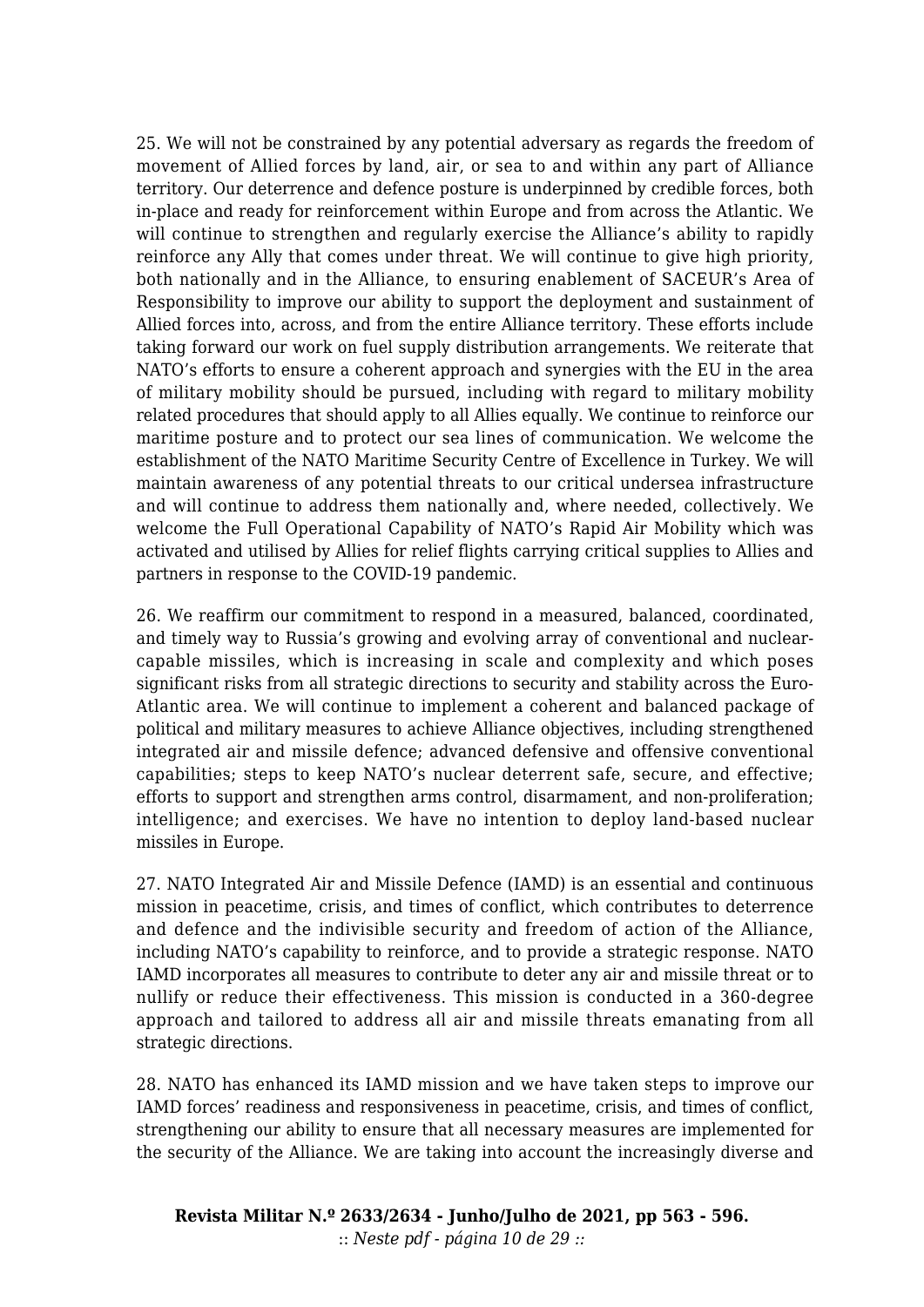challenging air and missile threats from state and non-state actors ranging from simple Unmanned Aerial Vehicles (UAVs) to sophisticated hypersonic missiles.

29. Allies will continue to work on NATO IAMD to ensure that it remains flexible and adaptive. Allies will also continue to effectively train and exercise their IAMD forces. Allies have committed to improving NATO IAMD capabilities, including sensors, interceptors, and command and control, in particular through the NATO Defence Planning Process. We welcome the establishment of NATO's new IAMD Centre of Excellence in Greece.

30. Resilience is essential for credible deterrence and defence and the effective fulfilment of the Alliance's core tasks. It is a national responsibility and a collective commitment, anchored in Article 3 of the Washington Treaty. Recognising the significant progress achieved since our Resilience Commitment at the 2016 Warsaw Summit, we have agreed today a Strengthened Resilience Commitment that sets out further steps we intend to take in the coming years. We will continue to take a wholeof-government approach to enhancing the resilience of our societies, and achieving the seven NATO Baseline Requirements for national resilience, through enhanced civilmilitary cooperation and civil preparedness; closer engagement with our populations, the private sector, and non-governmental actors; and the centres of expertise on resilience established by Allies. We welcome the establishment of the Euro-Atlantic Centre for Resilience in Romania. NATO and Allies, within their respective authority, will maintain and enhance the security of our critical infrastructure, key industries, supply chains, and communication information networks, including 5G. NATO will further strengthen its own resilience, ensuring our ability to consult, decide, and act together. We will continue to work closely with our partners and other international organisations engaged in similar efforts in order to make the Euro-Atlantic area and our broader neighbourhood more secure.

31. Our nations continue to face threats and challenges from both state and non-state actors who use hybrid activities to target our political institutions, our public opinion, and the security of our citizens. While the primary responsibility for responding to hybrid threats rests with the targeted nation, NATO is ready, upon Council decision, to assist an Ally at any stage of a hybrid campaign being conducted against it, including by deploying a Counter Hybrid Support Team. In cases of hybrid warfare, the Council could decide to invoke Article 5 of the Washington Treaty, as in the case of an armed attack. NATO and Allies will continue to prepare for, deter, and defend against hybrid threats. Individual Allies may consider, when appropriate, attributing hybrid activities and responding in a coordinated manner, recognising attribution is a sovereign national prerogative. We are enhancing our situational awareness and expanding the tools at our disposal to counter hybrid threats, including disinformation campaigns, by developing comprehensive preventive and response options. We will also continue to support our partners as they strengthen their resilience in the face of hybrid challenges.

32. Cyber threats to the security of the Alliance are complex, destructive, coercive,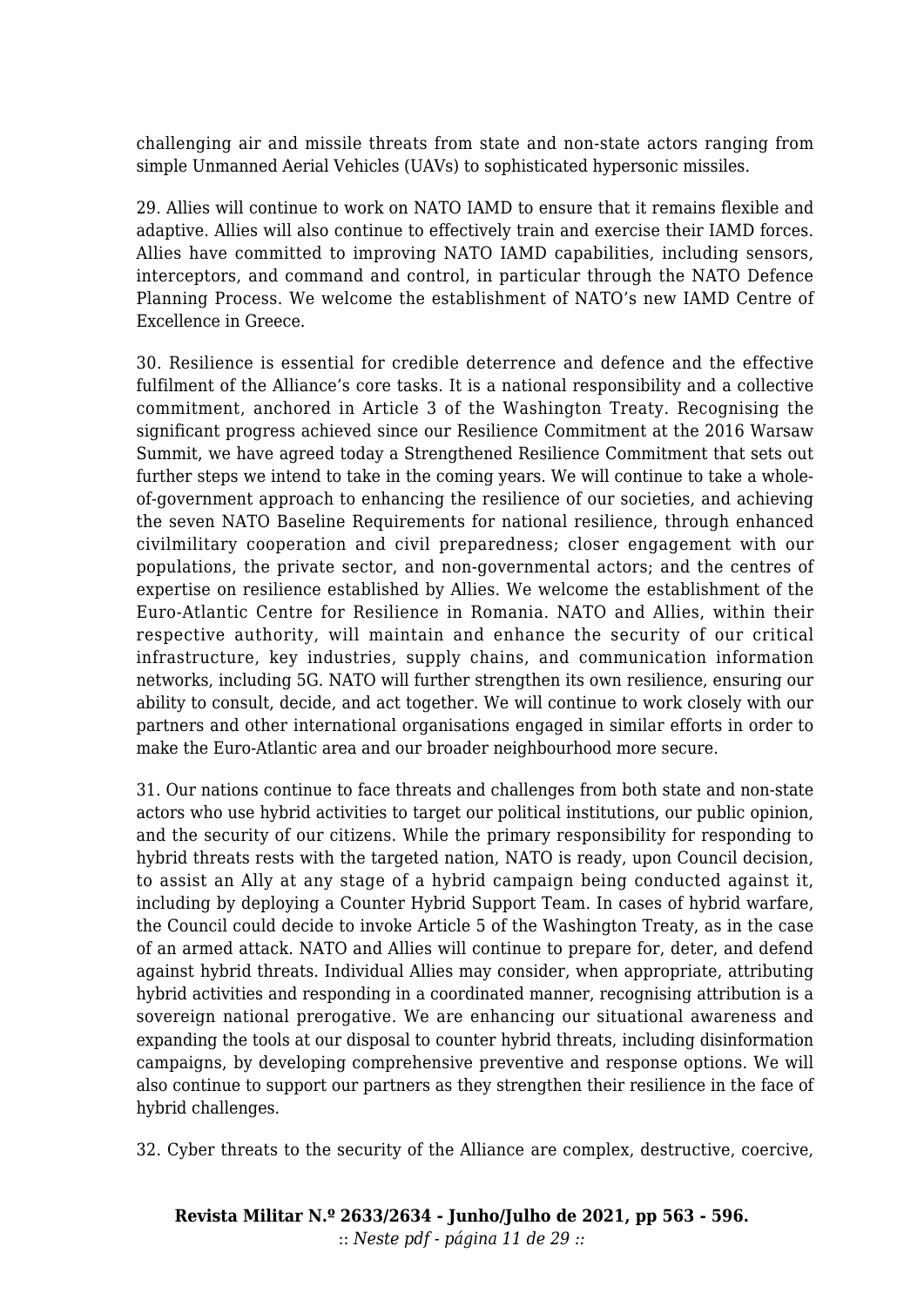and becoming ever more frequent. This has been recently illustrated by ransomware incidents and other malicious cyber activity targeting our critical infrastructure and democratic institutions, which might have systemic effects and cause significant harm. To face this evolving challenge, we have today endorsed NATO's Comprehensive Cyber Defence Policy, which will support NATO's three core tasks and overall deterrence and defence posture, and further enhance our resilience. Reaffirming NATO's defensive mandate, the Alliance is determined to employ the full range of capabilities at all times to actively deter, defend against, and counter the full spectrum of cyber threats, including those conducted as part of hybrid campaigns, in accordance with international law. We reaffirm that a decision as to when a cyber attack would lead to the invocation of Article 5 would be taken by the North Atlantic Council on a case-by-case basis. Allies recognise that the impact of significant malicious cumulative cyber activities might, in certain circumstances, be considered as amounting to an armed attack. We remain committed to act in accordance with international law, including the UN Charter, international humanitarian law, and international human rights law as applicable. We will promote a free, open, peaceful, and secure cyberspace, and further pursue efforts to enhance stability and reduce the risk of conflict by supporting international law and voluntary norms of responsible state behaviour in cyberspace. We will make greater use of NATO as a platform for political consultation among Allies, sharing concerns about malicious cyber activities, and exchanging national approaches and responses, as well as considering possible collective responses. If necessary, we will impose costs on those who harm us. Our response need not be restricted to the cyber domain. We will enhance our situational awareness to support NATO's decisionmaking. Resilience and the ability to detect, prevent, mitigate, and respond to vulnerabilities and intrusions is critical, as demonstrated by malicious cyber actors' exploitation of the COVID-19 pandemic. NATO as an organisation will therefore continue to adapt and improve its cyber defences. Five years since the adoption of our Cyber Defence Pledge, we remain committed to uphold strong national cyber defences as a matter of priority. We continue to implement cyberspace as a domain of operations. We will enhance the effective integration of sovereign cyber effects, provided voluntarily by Allies, into collective defence and Alliance operations and missions, in the framework of strong political oversight. We will further seek to develop mutually beneficial and effective partnerships as appropriate, including with partner countries, international organisations, industry, and academia, furthering our efforts to enhance international stability in cyberspace. We welcome the recent opening of the NATO Communications and Information Academy in Portugal.

33. We recognise the growing importance of space for the security and prosperity of our nations and for NATO's deterrence and defence. Secure access to space services, products, and capabilities is essential for the conduct of the Alliance's operations, missions and activities. We will accelerate our work to deepen and expand our use of space as an operational domain, including through the NATO Space Centre in Germany and the upcoming establishment of the Space Centre of Excellence in France, which we welcome. We will strengthen NATO's space domain awareness and better integrate space in our activities, including training and exercises, resilience,

**Revista Militar N.º 2633/2634 - Junho/Julho de 2021, pp 563 - 596.** :: *Neste pdf - página 12 de 29 ::*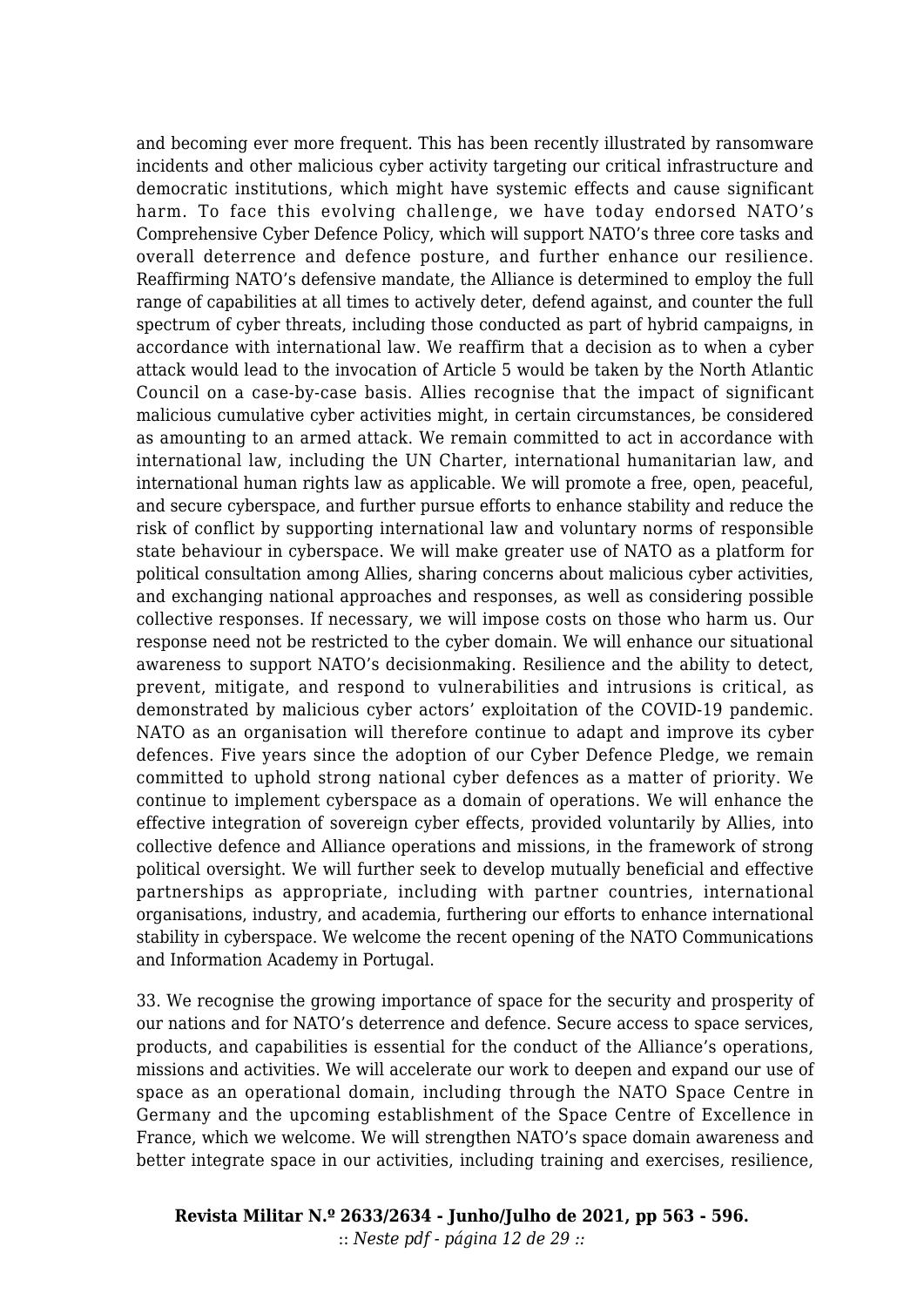and innovation efforts. Consistent with the Overarching Space Policy, NATO's approach to space will remain fully in line with international law. We support the international efforts to promote responsible behaviour in space. We consider that attacks to, from, or within space present a clear challenge to the security of the Alliance, the impact of which could threaten national and Euro-Atlantic prosperity, security, and stability, and could be as harmful to modern societies as a conventional attack. Such attacks could lead to the invocation of Article 5. A decision as to when such attacks would lead to the invocation of Article 5 would be taken by the North Atlantic Council on a case-by-case basis.

34. We continue to stand and act together in response to the challenging security environment. As it continues to evolve, the Alliance will continue to respond and adapt as necessary. Since the Warsaw Summit, we have established a forward presence in the eastern part of the Alliance. We continue to improve our enhanced Forward Presence in Estonia, Latvia, Lithuania, and Poland through alignment with plans and by ensuring the ability of the four combat-ready battlegroups to operate with national home defence forces in an integrated manner. We have increased our contributions to our tailored Forward Presence on land, at sea, and in the air in the Black Sea region, and we remain committed to its full implementation. Our assurance measures, including exercises and various other air, land, and maritime activities, remain in place and continue to provide the fundamental baseline requirement for assurance and deterrence. We have increased our contributions to our tailored assurance measures for Turkey, and we remain committed to their full implementation. We have a range of forces, including the Very High Readiness Joint Task Force, which are ready to deploy on short notice to respond to any contingencies and reinforce Allies. The full implementation of NATO's Framework for the South, as an enduring component of NATO's deterrence and defence posture, is ongoing. Building on the progress achieved since 2016, including the establishment of the Hub for the South, we will continue to strengthen our capacity to deal with the threats and challenges emanating from the South, including in the Mediterranean Sea region and its approaches, by enhancing our strategic awareness, our plans, and the readiness of our forces. In the High North, we will continue to undertake necessary, calibrated, and coordinated activities in support of the Alliance's security interests. We will seek to strengthen cooperation with relevant and like-minded partners in the interests of NATO's agreed deterrence and defence objectives, in line with NATO's decisions, policies and procedures, as appropriate, and with consideration of political implications.

35. We reaffirm our unwavering commitment to all aspects of the Defence Investment Pledge agreed at the 2014 Wales Summit. Fair burden sharing underpins the Alliance's cohesion, solidarity, credibility, and ability to fulfil our fundamental Article 3 and Article 5 commitments. We are, individually and collectively, committed to further improving the balance of sharing the costs and responsibilities of Alliance membership. We have made considerable progress since the Wales Summit with seven consecutive years of real growth in non-US defence expenditure, which reinforces our shared responsibility to provide capabilities to the Alliance. All Allies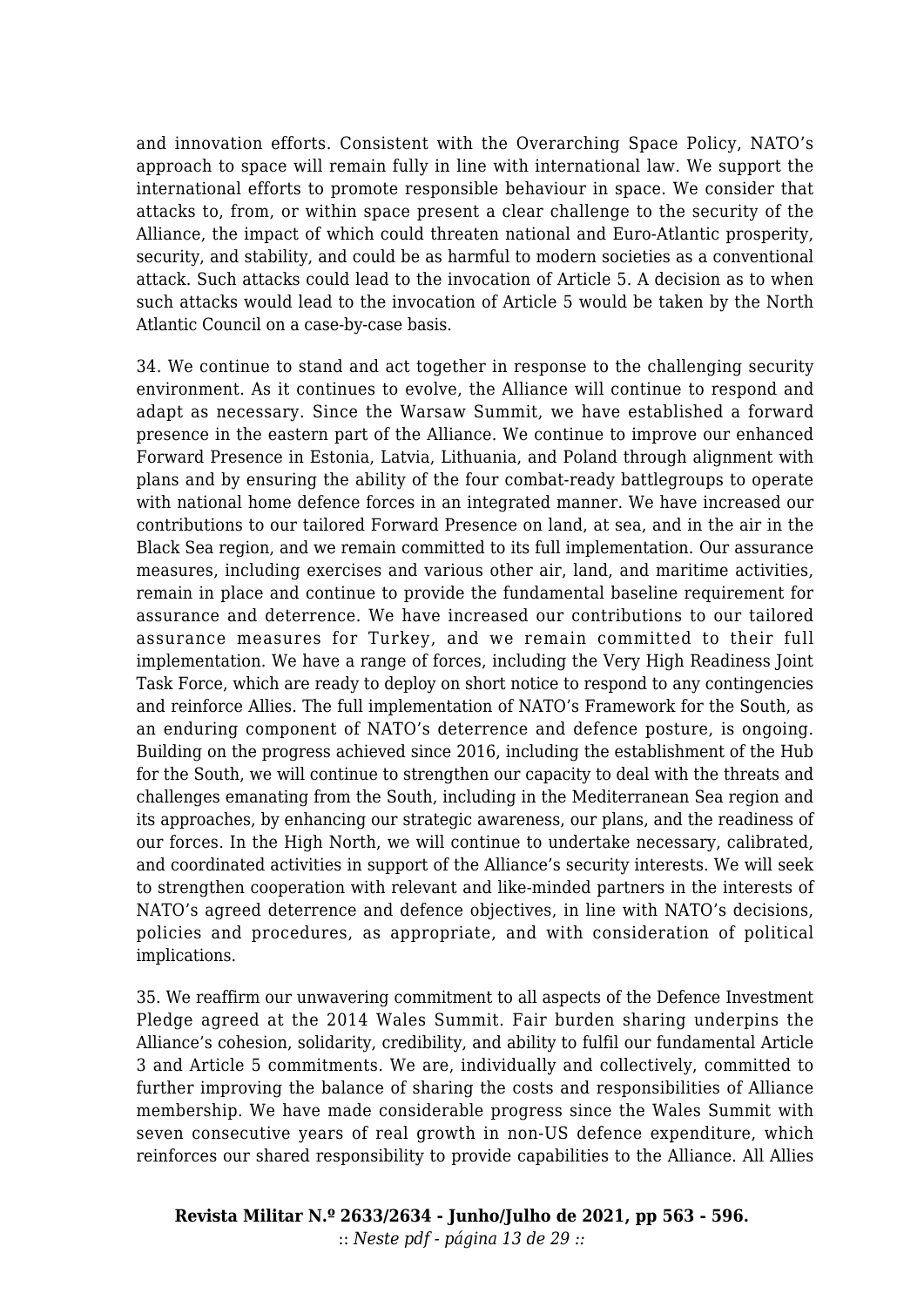have increased the amount they spend on defence in real terms and this trend is set to continue. Since 2014, European Allies and Canada will have added 260 billion US dollars by the end of this year. Furthermore, ten Allies are expected to spend 2% or more of GDP on defence this year. About two-thirds of Allies plan to reach or exceed the 2% guideline by 2024. Additionally, 24 Allies are spending more than 20% of their defence expenditures on major equipment, including related research and development, and, according to their national plans, 27 Allies will meet the 20% guideline by 2024. Our overall security and defence depend both on how much we spend and how we spend it. Allies continue to make valuable force and capability contributions that benefit the security of the Euro-Atlantic area through NATO's operations, missions, and other activities, as well as through the operations and missions conducted under national authority and the authority of other organisations. Allies invest considerable resources in preparing their forces, capabilities, and infrastructure for Alliance activities and Allies' operations. In the years ahead, in line with the Defence Investment Pledge and building on the good progress to date, we affirm our commitment to continue our efforts as a matter of priority across the three pillars of cash, capabilities, and contributions. We must and will do more.

36. We are investing in our military capabilities in order to meet new and enduring challenges across all operational domains. We continue to deliver an array of robust and sophisticated capabilities across all domains, including heavier, more high-end, technologically advanced, better-supported forces and capabilities at the required readiness. We will continue to improve and adapt the sustainability, deployability, and interoperability of our capabilities for a demanding strategic environment, as well as high-end operations. Our national capability development plans will support the full and timely implementation of the capabilities, in particular those required by the Alliance in line with the NATO Defence Planning Process. In light of the pace, breadth, and scale of technological developments, as we further develop our forces and capabilities, we recognise the vital importance of research and development and innovation to exploit the opportunities and to address the challenges posed by emerging and disruptive technologies. This will help to ensure, individually and collectively, our technological edge now and in the future. We continue working to address, as appropriate, existing dependencies on Russian-sourced legacy military equipment through national efforts and multinational cooperation. We welcome the modernisation of the NATO AWACS fleet and the progress of the Alliance Future Surveillance and Control programme, as well as the initial operations of the new Alliance Ground Surveillance Force. Through NATO-supported multinational cooperation projects, Allies are committed to working together to develop or acquire new capabilities in key areas such as air-to-air refuelling, training, precision strike, munitions, air defence, CBRN defence, autonomous systems, and next-generation rotorcraft capability.

37. The speed of technological change has never been higher, creating both new opportunities and risks in the security environment and to the way NATO operates. We are determined to preserve our technological edge, and ensure Alliance interoperability, in order to maintain the credibility of our deterrence and defence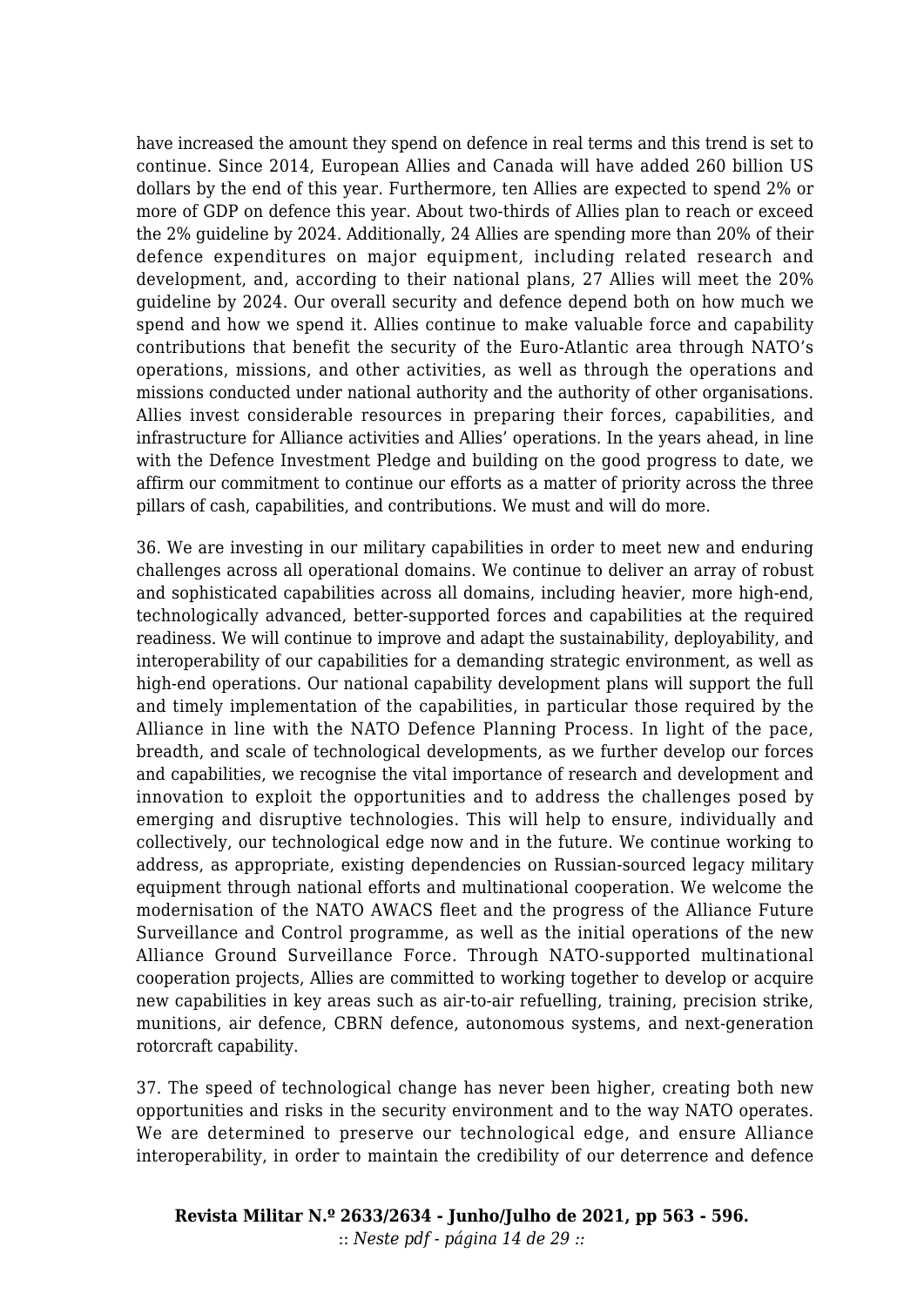posture. We have recently taken important steps to that end, building on the Emerging and Disruptive Technologies (EDTs) Roadmap we agreed in 2019, and have now adopted our strategy to foster and protect EDTs. This strategy outlines a clear approach for identifying, developing, and adopting EDTs at the speed of relevance, guided by principles of responsible use, in accordance with international law, and taking into account discussions in relevant international fora. Moreover, this strategy seeks to preserve our interoperability; safeguard our sensitive technologies; and actively address the threats and challenges posed by technological developments by others, both now and in the future. Drawing on the extensive innovation expertise of all 30 Allies, we will further leverage our partnerships, including with the private sector and academia, to maintain our technological edge.

38. The greatest responsibility of the Alliance is to protect and defend our territory and our populations against attack, as set out in Article 5 of the Washington Treaty. No one should doubt NATO's resolve if the security of any of its members were to be threatened. Faced with a highly diverse, complex, and demanding international security environment, NATO is determined to maintain the full range of capabilities necessary to deter and defend against any threat to the safety and security of our populations, wherever it should arise.

39. Credible deterrence and defence is essential as a means to prevent conflict and war and will continue to be based on an appropriate mix of nuclear, conventional, and missile defence capabilities. A robust deterrence and defence posture strengthens Alliance cohesion and provides an essential political and military transatlantic link, through an equitable and sustainable distribution of roles, responsibilities, and burdens. We acknowledge the increasingly challenging security environment with risks arising from changes in the posture, doctrine, and behaviour of potential adversaries and their significant investments to develop, modernise, and expand capabilities. NATO continues to adapt and remains steadfast in its resolve to take all necessary steps to ensure that its deterrence and defence posture remains credible, coherent, resilient, and adaptable to the security environment.

40. Allies' goal is to continue to bolster deterrence as a core element of our collective defence and to contribute to the indivisible security of the Alliance. As long as nuclear weapons exist, NATO will remain a nuclear alliance. In response to the more challenging security environment, NATO has taken steps to ensure its nuclear deterrent capabilities remain safe, secure, and effective. The strategic forces of the Alliance, particularly those of the United States, are the supreme guarantee of the security of Allies. The independent strategic nuclear forces of the United Kingdom and France have a deterrent role of their own and contribute significantly to the overall security of the Alliance. These Allies' separate centres of decision-making contribute to deterrence by complicating the calculations of potential adversaries. NATO's nuclear deterrence posture also relies on United States' nuclear weapons forward-deployed in Europe and the capabilities and infrastructure provided by Allies concerned. National contributions of dual-capable aircraft to NATO's nuclear deterrence mission remain central to this effort. The Alliance reaffirms the imperative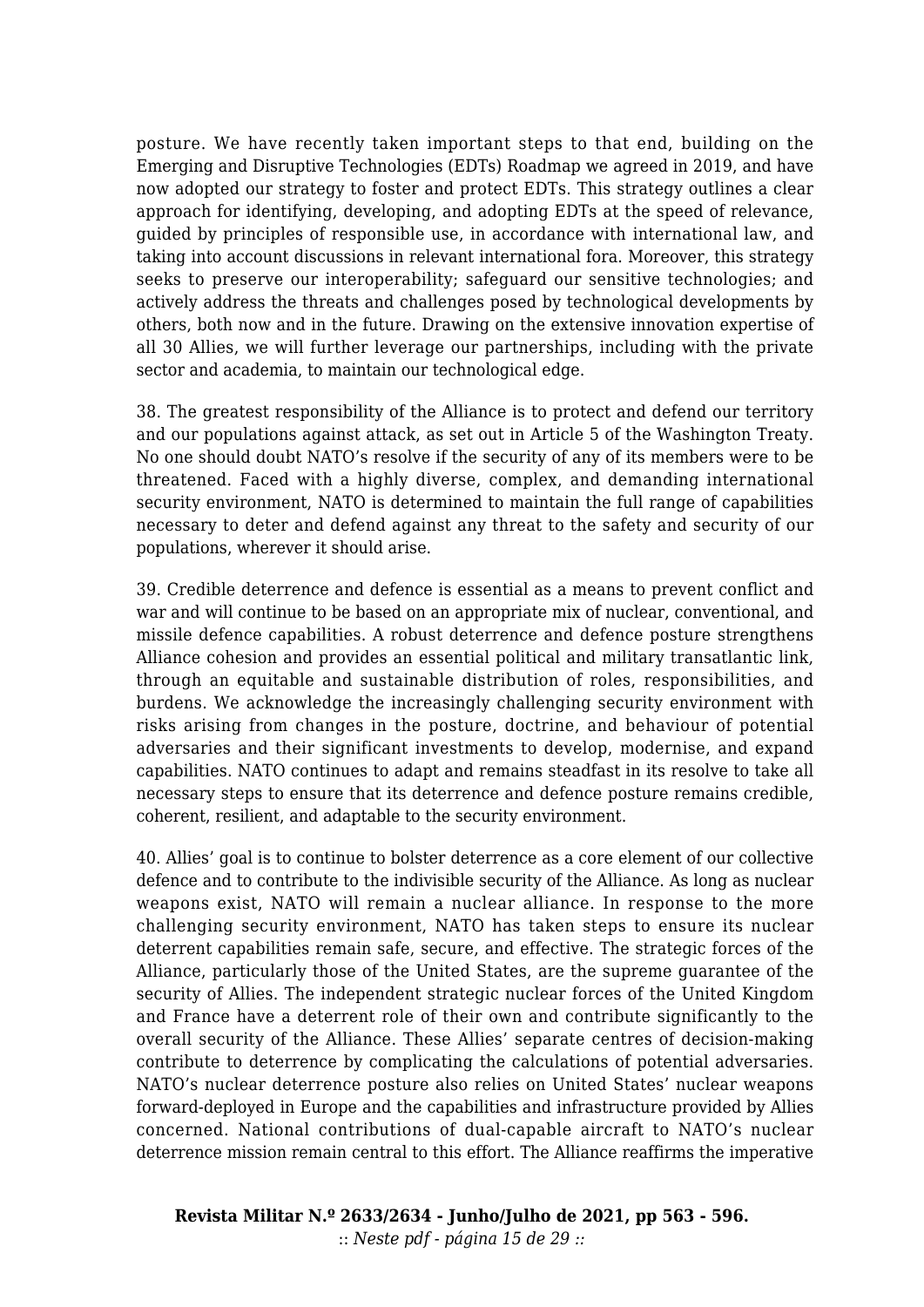to ensure the broadest possible participation by Allies concerned in the agreed nuclear burden-sharing arrangements to demonstrate Alliance unity and resolve. Allies concerned will continue to drive forward progress on sustaining leadership focus and institutional excellence for the nuclear deterrence mission. Allies will also continue to ensure greater coherence between conventional and nuclear components of NATO's deterrence and defence posture, strengthen effective strategic communications and enhance the effectiveness of NATO exercises to maintain and demonstrate a credible deterrence and reduce strategic risk. NATO supports efforts towards strategic risk reduction which constitute important contributions to regional and international security. In particular, transparency and dialogue can help avoid misunderstanding and miscalculation.

41. The fundamental purpose of NATO's nuclear capability is to preserve peace, prevent coercion, and deter aggression. Given the deteriorating security environment in Europe, a credible and united nuclear Alliance is essential. Nuclear weapons are unique. The circumstances in which NATO might have to use nuclear weapons are extremely remote. NATO reiterates that any employment of nuclear weapons against NATO would fundamentally alter the nature of a conflict. If the fundamental security of any of its members were to be threatened, however, NATO has the capabilities and resolve to impose costs on an adversary that would be unacceptable and far outweigh the benefits that any adversary could hope to achieve.

42. Missile defence can complement the role of nuclear weapons in deterrence; it cannot substitute them. We reaffirm our commitment to continue to deliver a NATO Ballistic Missile Defence (BMD) capability, to pursue the Alliance's core task of collective defence and to provide full coverage and protection for all NATO European populations, territory, and forces against the increasing threat posed by the proliferation of ballistic missiles. NATO BMD is purely defensive. The aim and political principles of NATO BMD remain unchanged from the 2010 Lisbon Summit. These principles are the indivisibility of Allies' security and NATO solidarity, equitable sharing of risks and burdens as well as reasonable challenge, taking into account the level of threat, affordability, and technical feasibility, and in accordance with the latest common threat assessments agreed by the Alliance. Should international efforts reduce the threats posed by ballistic missile proliferation, NATO missile defence can and will adapt accordingly.

43. NATO BMD is based on voluntary national contributions, including the US European Phased Adaptive Approach assets in Romania, Turkey, Spain, and Poland, as well as the NATO BMD command and control, the only component eligible for common funding. Additional voluntary national contributions will provide robustness. We are committed to completing additional essential components of NATO BMD command and control, which is necessary for achieving the next major milestone before reaching the Full Operational Capability. Full Allied political control and oversight are essential, and full implementation will be ensured and monitored. We will continue to engage with third states on a case-by-case basis to enhance transparency, build mutual confidence, and increase ballistic missile defence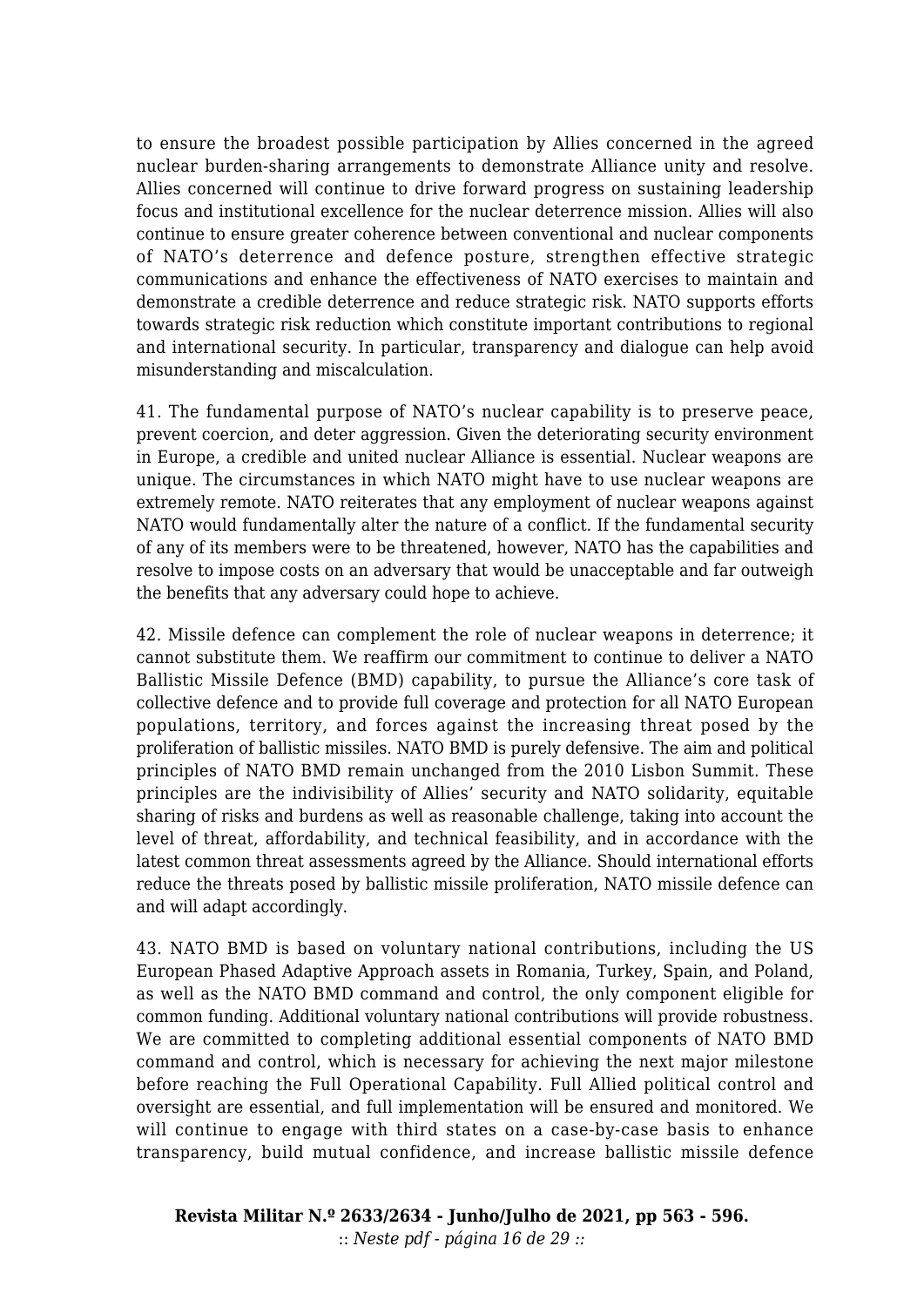## effectiveness.

44. NATO BMD is not directed against Russia and will not undermine Russia's strategic deterrence. NATO BMD is intended to defend against potential threats emanating from outside the Euro-Atlantic area. We have explained to Russia many times that the BMD system is not capable against Russia's strategic nuclear deterrent and there is no intention to redesign this system to have such a capability in the future. Hence, Russian statements threatening to target Allies because of NATO BMD are unacceptable and counterproductive. Should Russia be ready to discuss BMD with NATO, and subject to Alliance agreement, NATO remains open to the discussion.

45. Arms control, disarmament, and non-proliferation have made and should continue to make an essential contribution to achieving the Alliance's security objectives and for ensuring strategic stability and our collective security. NATO has a long track record of doing its part on disarmament and non-proliferation. After the end of the Cold War, NATO dramatically reduced the number of nuclear weapons stationed in Europe and its reliance on nuclear weapons in NATO strategy. We regret that the conditions for achieving disarmament have not been realised since the 2018 Brussels NATO Summit. Allies remain collectively determined to uphold and support existing disarmament, arms control, and non-proliferation agreements and commitments. We will further strengthen arms control, disarmament, and non-proliferation, as a key element of Euro-Atlantic security, taking into account the prevailing security environment. We welcome and fully support the agreement between the United States and the Russian Federation to extend the New START Treaty for five years. NATO Allies believe the New START Treaty contributes to international stability, and Allies again express their strong support for its continued implementation and for early and active dialogue on ways to improve strategic stability. Allies will welcome new strategic talks between the United States and Russia on future arms control measures, taking into account all Allies' security. Allies will support further arms control negotiations, with the aim of improving the security of the Alliance, taking into account the prevailing international security environment.

46. NATO remains clear-eyed about the challenges Russia poses, including the qualitative and quantitative increase of Russian non-strategic nuclear weapons. The Alliance will be guided by experience, not least Russia's material breach of the Intermediate-range Nuclear Forces (INF) Treaty, which ultimately led to the termination of that agreement. NATO will continue to respond in a measured and responsible way to the significant risks posed by the Russian 9M729 missile, and other short- and intermediate-range missiles, to Allied security. We have agreed a balanced, coordinated, and defensive package of measures to ensure NATO's deterrence and defence posture remains credible and effective, including through potential arms control, disarmament, and non-proliferation contributions. Russia's proposal for a moratorium on the deployment of intermediate-range missiles in Europe is inconsistent with Russia's unilateral and ongoing deployment of such systems on the continent and would not prevent Russia from building up such missiles outside of its European territory; this proposal is therefore not credible and not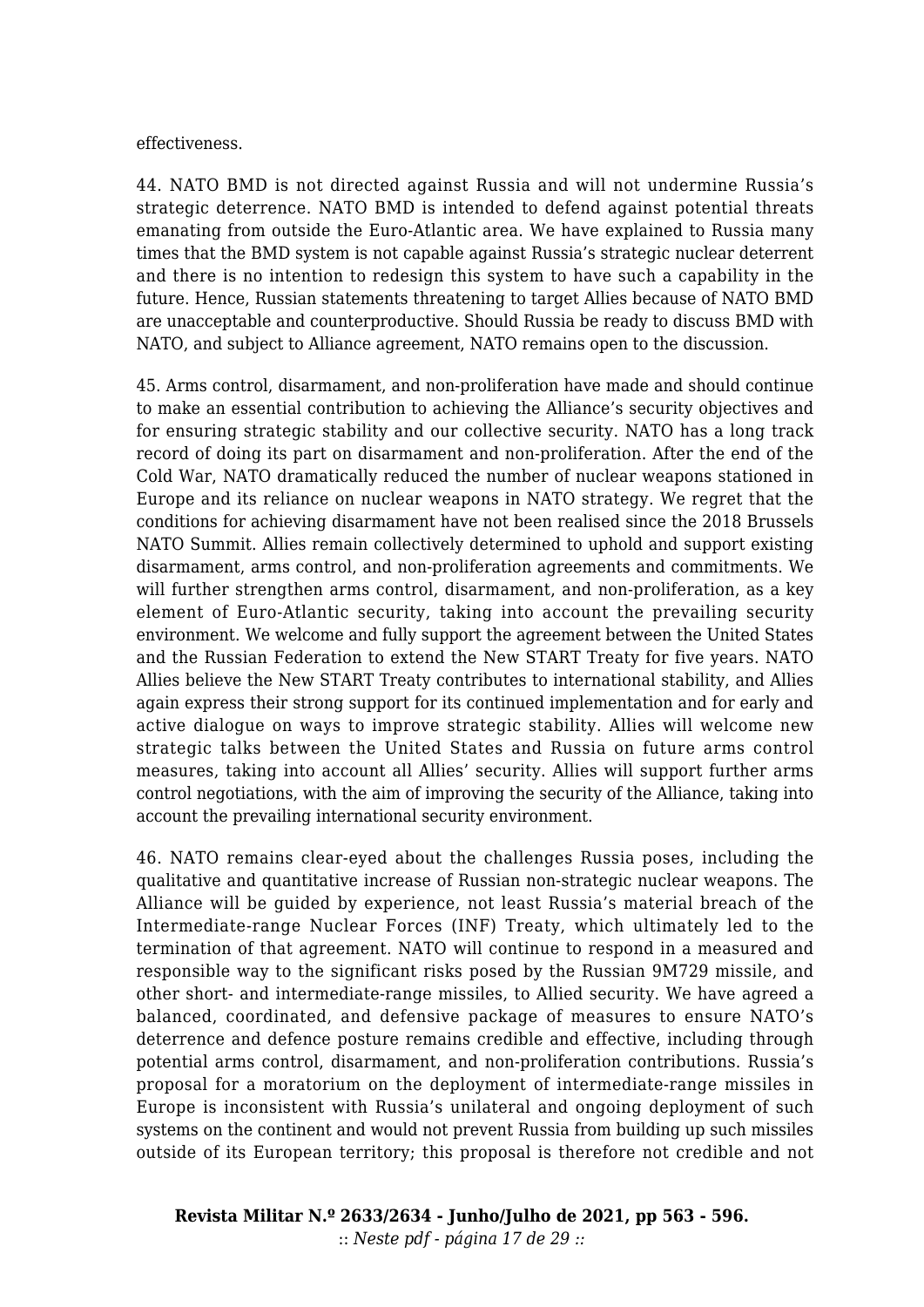acceptable. At the same time, NATO Allies remain open to meaningful arms control discussions and dialogue on reciprocal transparency and confidence-building measures that would take into account security interests of all Allies and increase security across the Alliance.

47. The Treaty on the Non-Proliferation of Nuclear Weapons (NPT) remains the essential bulwark against the spread of nuclear weapons, the cornerstone of the global nuclear non-proliferation and disarmament architecture, and the framework for international cooperation in sharing the benefits of the peaceful uses of nuclear energy, science, and technology. Allies remain strongly committed to the full implementation of the NPT in all its aspects, as an irreplaceable platform, and the strengthening of the NPT across its mutually reinforcing three pillars. We are committed to working towards a meaningful outcome at the upcoming Tenth Review Conference, which presents a major opportunity to contribute to the preservation, universalisation, and full implementation of the NPT. The Alliance reaffirms its resolve to seek a safer world for all and to take further practical steps and effective measures to create the conditions for further nuclear disarmament negotiations. NATO Allies support the ultimate goal of a world without nuclear weapons in full accordance with all provisions of the NPT, including Article VI, in an ever more effective and verifiable way that promotes international stability, and is based on the principle of undiminished security for all. NATO's nuclear arrangements have always been fully consistent with the NPT, which remains the only credible path to nuclear disarmament. The enduring success of the NPT cannot be taken for granted and requires sustained effort to further its achievements. In this spirit, we call on all NPT States Parties to work together towards a successful Tenth Review Conference. We reiterate our opposition to the Treaty on the Prohibition of Nuclear Weapons (TPNW) which is inconsistent with the Alliance's nuclear deterrence policy, is at odds with the existing non-proliferation and disarmament architecture, risks undermining the NPT, and does not take into account the current security environment. The TPNW does not change the legal obligations on our countries with respect to nuclear weapons. We do not accept any argument that the TPNW reflects or in any way contributes to the development of customary international law. We call on our partners and all other countries to reflect realistically on the ban treaty's impact on international peace and security, including on the NPT, and join us in working to improve collective security through tangible and verifiable measures that can reduce strategic risks and enable lasting progress on nuclear disarmament.

48. While NATO is not itself party to any arms control agreement, Allies will make best use of NATO as an important platform for in-depth discussion and close consultations on arms control efforts that will support Alliance unity, political cohesion, and solidarity. We continue actively to address the collapse of the INF Treaty due to Russian actions, and we are committed to maintain appropriate consultations among Allies on these issues.

49. We remain deeply concerned by the proliferation of nuclear weapons and other weapons of mass destruction (WMD), as well as their means of delivery and related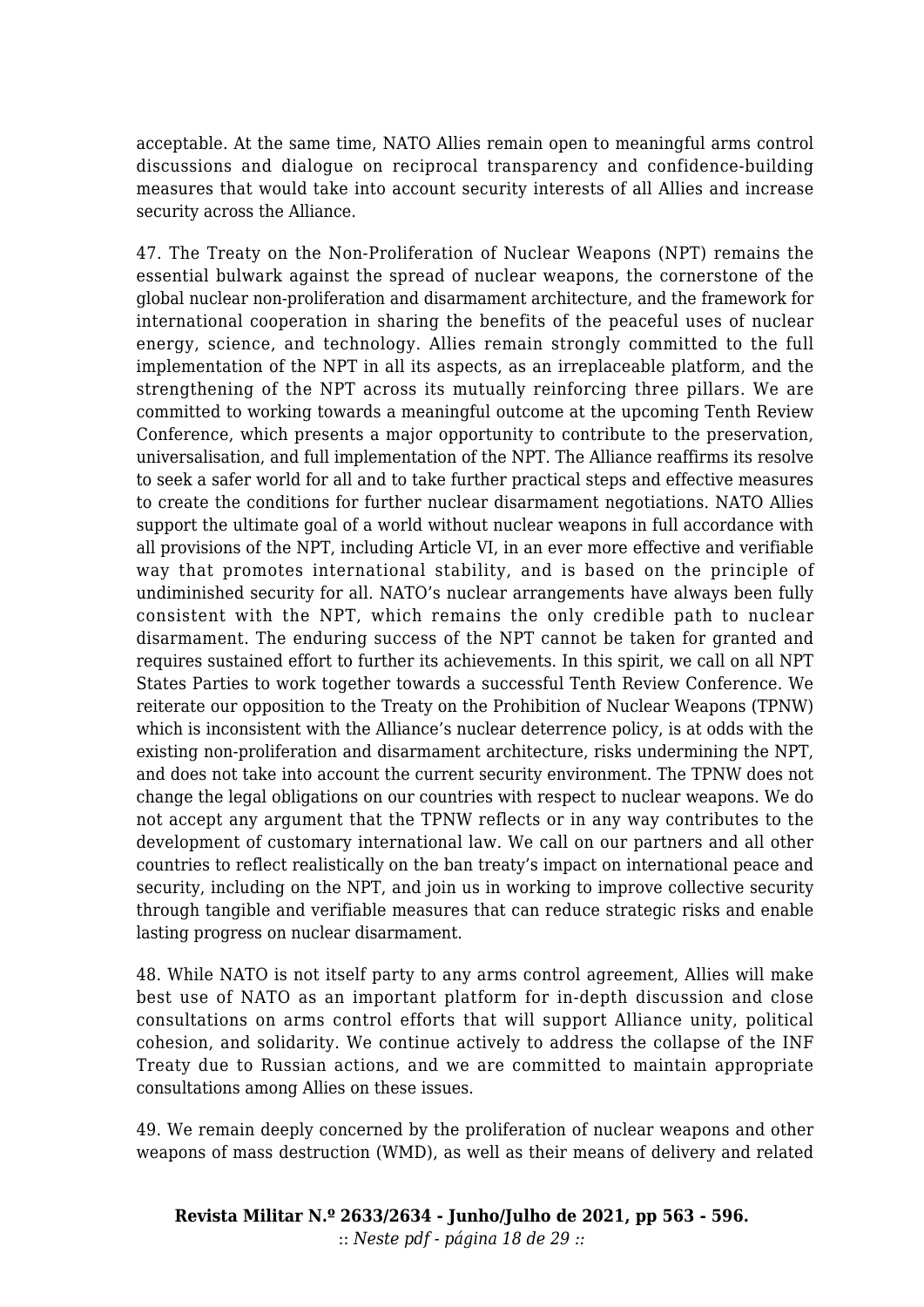materials, by states and non-state actors, which represents a growing threat to our populations, territory, and forces. We condemn in the strongest possible terms the repeated use of chemical weapons in Syria, as well as use in Iraq, Russia, Malaysia, and, for the first time since NATO's foundation on Allied territory, the United Kingdom. The use of chemical weapons anywhere, at any time, by anyone, for any reason is unacceptable. There can be no impunity for those who use chemical weapons. We therefore welcome, as an important step towards accountability, the decision by the April 2021 Conference of the State Parties of the Chemical Weapons Convention (CWC) to suspend Syria's rights and privileges under the CWC. We are determined to uphold the CWC and the global norm against the development, production, stockpiling and use of chemical weapons, and to hold those who use chemical weapons accountable for their actions, including through our joint commitment within the International Partnership Against the Impunity for the Use of Chemical Weapons. We support the full implementation of the CWC and the work of the Organisation for the Prohibition of Chemical Weapons (OPCW) in addressing WMD threats and condemn those who seek to impede its work. NATO remains committed to ensuring that Allies can protect their populations, forces, and territories against CBRN threats, including through reviewing NATO's Comprehensive, Strategic Level Policy for Preventing the Proliferation of Weapons of Mass Destruction and Defending against CBRN Threats. We are united in our resolve to promote the goals and objectives of the Comprehensive Nuclear-Test-Ban Treaty. We underline the need to bring the treaty into force and we support the Comprehensive Nuclear-Test-Ban Treaty Organization Preparatory Commission, including the International Data Centre and International Monitoring System. We call for the immediate commencement and early conclusion of negotiations in the Conference on Disarmament of a treaty banning the production of fissile material for use in nuclear weapons or other explosive devices in accordance with Conference on Disarmament report CD/1299 and the mandate contained therein. In the meantime, the Alliance calls on all states to declare and maintain voluntary moratoria on the production of fissile material for nuclear weapons or other nuclear explosive devices.

50. We remain committed to conventional arms control as a key element of Euro-Atlantic security. We are determined to preserve, strengthen, and modernise conventional arms control in Europe, based on key principles and commitments, including reciprocity, transparency, and host nation consent. Russia's continuing aggressive military posture, its refusal to fully comply with its obligations under the Treaty on Open Skies, its ongoing selective implementation of the Vienna Document, and its long-standing failure to implement the Treaty on Conventional Armed Forces in Europe, continue to undermine security and stability in the Euro-Atlantic area. Allies call on Russia to return to full implementation of, and compliance with the letter and spirit of all of its international obligations and commitments, which is essential to rebuilding trust and confidence, military transparency and increasing predictability in the Euro-Atlantic region. We specifically call on Russia to be open and transparent about its no-notice snap exercises, large-scale exercises and large-scale troop movements, in accordance with its Vienna Document commitments, particularly in light of its recent unprovoked and unjustified military build-up in and around Ukraine.

**Revista Militar N.º 2633/2634 - Junho/Julho de 2021, pp 563 - 596.** :: *Neste pdf - página 19 de 29 ::*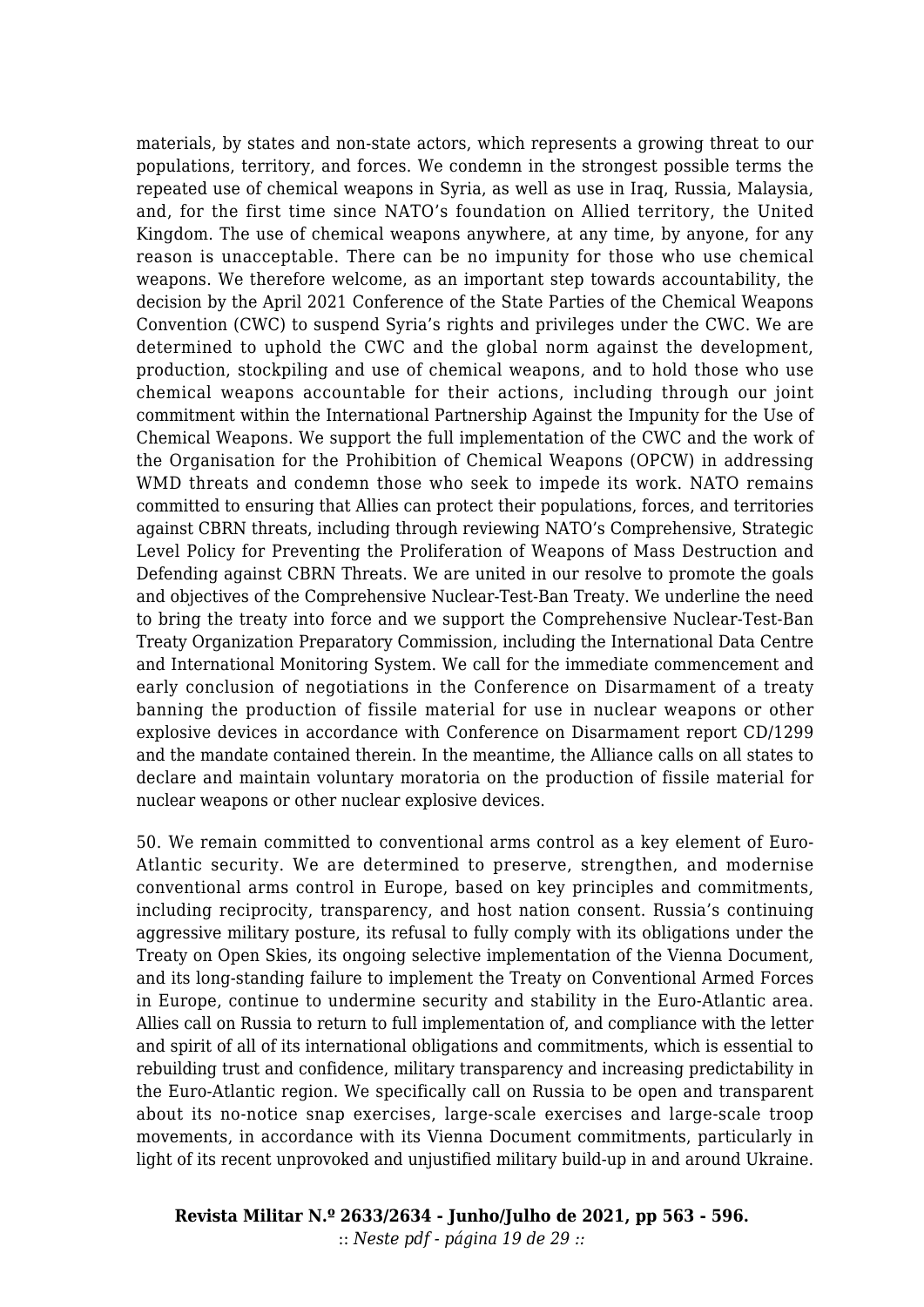Allies underscore the importance of modernising the Vienna Document, and welcome the broad support for its comprehensive modernisation package. We look forward to intensified discussions in the Forum for Security Cooperation leading to consensus on an updated Vienna Document at the 2021 OSCE Ministerial. To maintain the contributions of the Treaty on Open Skies to the security of all State Parties, it is essential that all State Parties fully implement its provisions. We will continue to actively support ongoing discussions at the OSCE, including the Structured Dialogue. We call on Russia to engage constructively on all these efforts.

51. We reiterate the Alliance's full support to the goal of the complete, verifiable, and irreversible denuclearisation of North Korea, in accordance with relevant UNSCRs. We call on the Democratic People's Republic of Korea (DPRK) to engage in meaningful negotiations with the United States towards achieving this goal. We urge the DPRK to fully implement its international obligations; to eliminate its nuclear, chemical, and biological warfare capabilities and ballistic missiles; to return to the NPT and its Comprehensive Safeguards Agreement with the International Atomic Energy Agency (IAEA); and to abandon all related programmes. We call on nations to fully implement existing UN sanctions.

52. We are committed to ensuring that Iran will never develop a nuclear weapon. We welcome the substantive discussions between Joint Comprehensive Plan of Action (JCPoA) participants, and separately with the United States, to accomplish a mutual return to compliance with the JCPoA by the United States and Iran. We support the goal of restoring the non-proliferation benefits of the JCPoA and of ensuring the exclusively peaceful nature of Iran's nuclear programme. It is vital that Iran preserves the space for these discussions by avoiding any further escalation. We strongly support the IAEA in its crucial monitoring and verification work to help ensure Iran's compliance with the NPT-related safeguards obligations, as well as its other commitments. A restored and fully implemented JCPoA could also pave the way to further address regional and security concerns, including in support of the nonproliferation regime. We condemn Iran's support to proxy forces and non-state armed actors, including through financing, training, and the proliferation of missile technology and weapons. We call on Iran to stop all ballistic missile activities inconsistent with UNSCR 2231, refrain from destabilising actions, and play a constructive role in fostering regional stability and peace.

Syria retains an inventory of short-range ballistic missiles whose range covers parts of NATO's territory and some of our partners' territories. Syria has used these missiles extensively against its own population. We remain vigilant over missile launches from Syria which could again hit or target Turkey. We continue to monitor and assess the ballistic missile threat from Syria.

The increasing threat posed by the proliferation of ballistic missiles in the vicinity of the south-eastern border of the Alliance has been, and remains a driver in NATO's development and deployment of a ballistic missile defence system, which is configured to counter threats from outside the Euro-Atlantic area.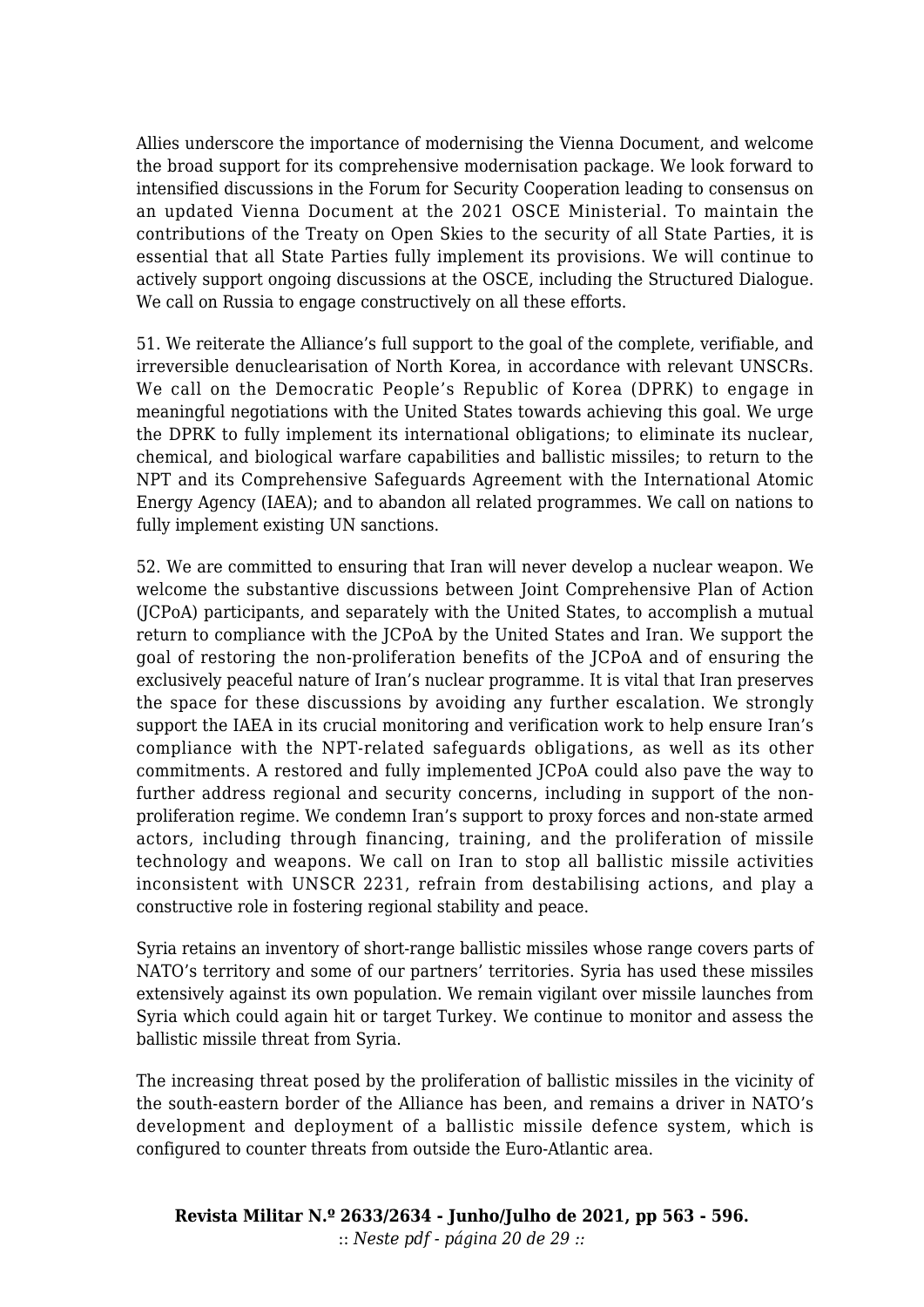53. The conflict in Syria has entered its eleventh year and continues to have significant consequences on the stability of the region and the security of NATO's south-eastern border. We remain concerned and vigilant over its ramifications. We reiterate our determination to defend NATO territory and borders against any threats and to address challenges emanating from Syria. The presidential elections held on 26 May 2021 by the Syrian regime cannot be considered as free and fair and do not contribute to the efforts to achieve a political solution. We underline that stability and security cannot be reinstated in Syria without a genuine political process in line with UNSCR 2254. We call for a nationwide ceasefire and the reauthorisation and expansion of the UN cross-border humanitarian assistance for a period of at least 12 months in order to meet the needs of the Syrian people. We reiterate our appreciation to our Ally Turkey for hosting millions of Syrian refugees.

54. Allies remain deeply concerned about developments in Belarus since August 2020. The policies and actions of Belarus have implications for regional stability and have violated the principles which underpin our partnership. NATO will remain vigilant of and monitor the implications for the security of the Alliance. The unacceptable diversion of a civilian aircraft in May 2021 and the subsequent arrest of a journalist and his partner travelling on board endangered the safety of civilians and was a grave affront to political dissent and freedom of the press. We support the independent investigations, including by the International Civil Aviation Organization (ICAO). We support measures taken by Allies individually and collectively in response to this incident. We call on Belarus to abide by international law, respect human rights and fundamental freedoms, and immediately and unconditionally release all political prisoners, including those belonging to the Union of Poles in Belarus. A democratic, sovereign, and stable Belarus is in all of our interests. Allies stand ready for a mutually beneficial NATO-Belarus partnership, taking into account political and security conditions. We will follow the scale, scope, and aftermath of the Zapad-2021 exercise, and continue to call on Russia and Belarus to act in a predictable, transparent way in compliance with their international obligations and OSCE commitments.

55. China's stated ambitions and assertive behaviour present systemic challenges to the rules-based international order and to areas relevant to Alliance security. We are concerned by those coercive policies which stand in contrast to the fundamental values enshrined in the Washington Treaty. China is rapidly expanding its nuclear arsenal with more warheads and a larger number of sophisticated delivery systems to establish a nuclear triad. It is opaque in implementing its military modernisation and its publicly declared military-civil fusion strategy. It is also cooperating militarily with Russia, including through participation in Russian exercises in the Euro-Atlantic area. We remain concerned with China's frequent lack of transparency and use of disinformation. We call on China to uphold its international commitments and to act responsibly in the international system, including in the space, cyber, and maritime domains, in keeping with its role as a major power.

56. NATO maintains a constructive dialogue with China where possible. Based on our

**Revista Militar N.º 2633/2634 - Junho/Julho de 2021, pp 563 - 596.** :: *Neste pdf - página 21 de 29 ::*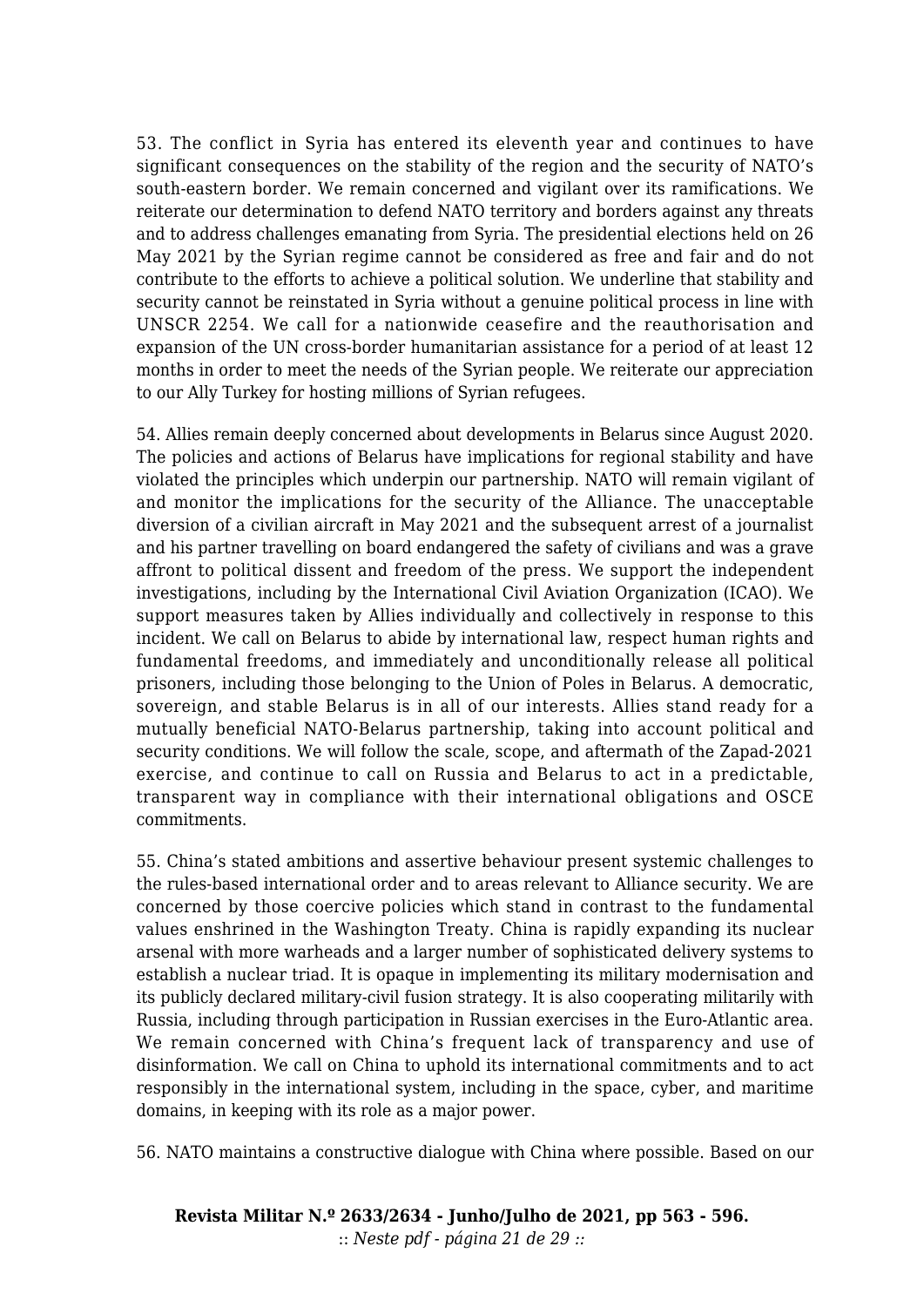interests, we welcome opportunities to engage with China on areas of relevance to the Alliance and on common challenges such as climate change. There is value in information exchange on respective policies and activities, to enhance awareness and discuss potential disagreements. Allies urge China to engage meaningfully in dialogue, confidence-building, and transparency measures regarding its nuclear capabilities and doctrine. Reciprocal transparency and understanding would benefit both NATO and China.

57. We are working together as an Alliance and with like-minded partners, in particular with the European Union, to protect critical infrastructure, strengthen resilience, maintain our technological edge, and address these challenges to the rulesbased international order.

58. Climate change is one of the defining challenges of our times. It is a threat multiplier that impacts Allied security, both in the Euro-Atlantic area and in the Alliance's broader neighbourhood. Climate change puts our resilience and civil preparedness to the test, affects our planning and the resilience of our military installations and critical infrastructure, and may create harsher conditions for our operations. Today we have endorsed an Action Plan to implement our NATO Agenda on Climate Change and Security, which increases our awareness, adaptation, mitigation, and outreach efforts, while ensuring a credible deterrence and defence posture and upholding the priorities of the safety of military personnel and operational and cost effectiveness. To increase awareness, NATO will conduct annual assessments of the impact of climate change on its strategic environment as well as on missions and operations. To adapt to climate change, NATO will incorporate climate change considerations into its full spectrum of work, ranging from defence planning and capability development to civil preparedness and exercises. To contribute to the mitigation of climate change, drawing on best practices of Allies, and taking into account their different national circumstances, NATO will develop a mapping methodology to help Allies measure greenhouse gas emissions from military activities and installations, which could contribute to formulating voluntary goals to reduce such emissions. NATO will also strengthen exchanges with partner countries as well as with international and regional organisations that are active on climate change and security issues.

59. Energy security plays an important role in our common security. A stable and reliable energy supply, the diversification of routes, suppliers, and energy resources, including the integration of sustainable energy sources, and the interconnectivity of energy networks, are all of critical importance and increase our resilience against political and economic pressure. It is essential to ensure that the members of the Alliance are not vulnerable to political or coercive manipulation of energy, which constitutes a potential threat. Allies will therefore continue to seek further diversification of their energy supplies, in line with their needs and conditions. While these issues are primarily the responsibility of national authorities, energy developments can have significant political and security implications for Allies and also affect our partners. Consequently, we will continue to enhance our strategic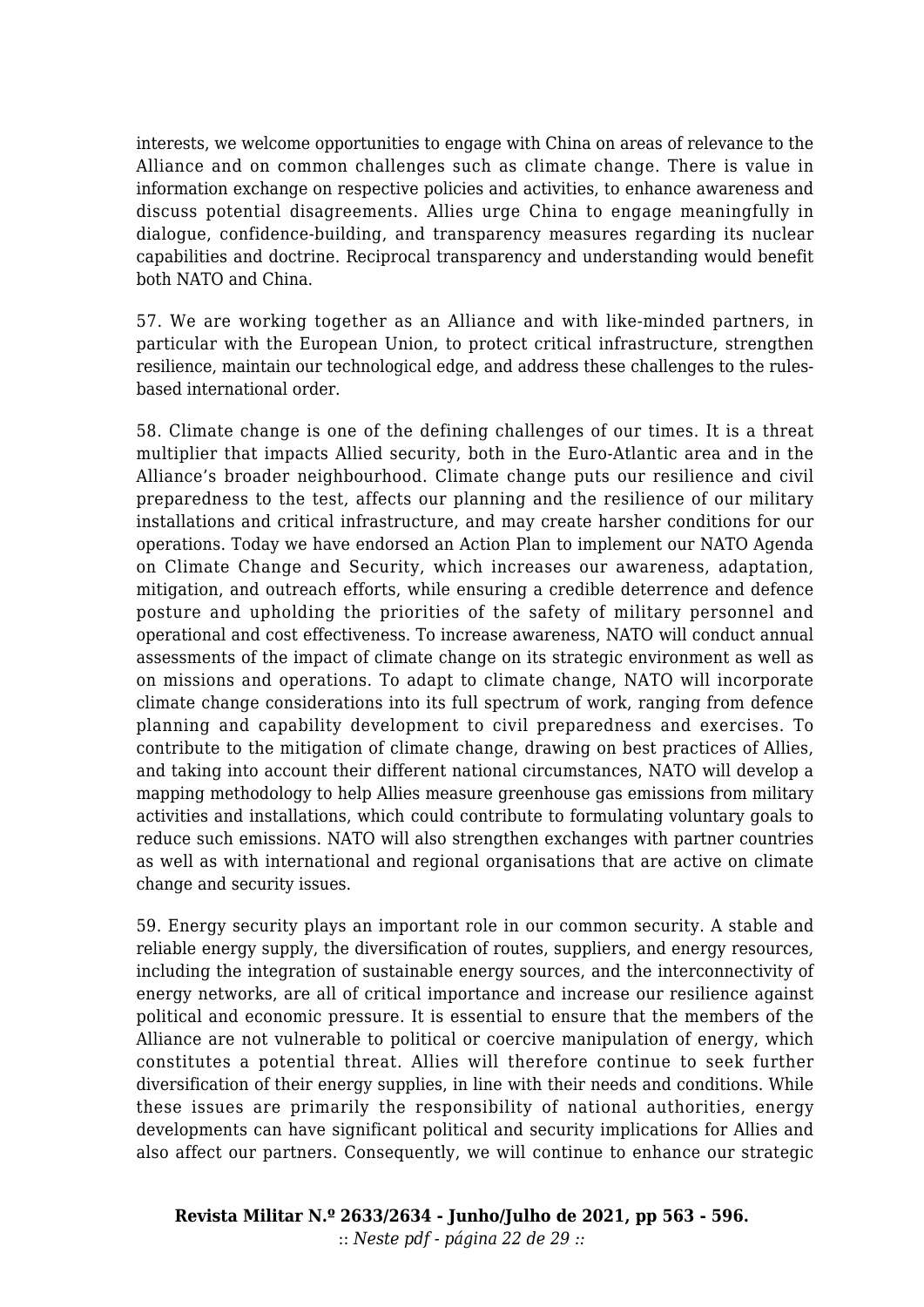awareness, including through regular Allied consultations and intelligence sharing, and will strengthen our links with relevant international organisations. We will further develop NATO's capacity to support national authorities in protecting critical infrastructure, including against malicious hybrid and cyber activity. We will ensure reliable energy supplies to our military forces.

60. NATO has long recognised the importance of Human Security, which focuses on risks and threats to populations in conflict or crisis areas and how to mitigate and respond to them. Taking a Human Security approach is a reflection of our values and makes us more operationally effective. We are committed to ensuring that all efforts are made to avoid, minimise, and mitigate any potential negative effects on civilians arising from our missions or activities, as underscored in our Policy for the Protection of Civilians. Today, we endorse NATO's new Policy on Preventing and Responding to Conflict-Related Sexual Violence, a landmark demonstration of our commitment to addressing such violence, which inflicts long-term stigma and trauma on individuals and families, contributes to their marginalisation, destroys the social fabric of communities, triggers displacement, fuels armed actors' activities, fosters prolonged conflict and instability, and is an impediment to sustainable peace and reconciliation. We are updating our policy on combating trafficking in human beings. Our ongoing work on Human Security also includes Children and Armed Conflict and Cultural Property Protection. NATO will continue to work with its partners, international organisations, and civil society to further our Human Security agenda, which includes robust policies and clear operational guidelines, in support of lasting peace and security and our populations' common defence.

61. Recognising the critical importance of women's full, equal, and meaningful participation in all aspects of peace and stability, as well as the disproportionate impact that conflict has on women and girls, including conflict-related sexual violence, we are committed to fully implementing the Women, Peace and Security agenda set out by the UN Security Council. NATO's Policy and Action Plan on Women, Peace and Security better prepare the Alliance to address the challenges of today and tomorrow. NATO's Policy on Preventing and Responding to Sexual Exploitation and Abuse, agreed in 2019, reinforces our commitment to hold ourselves to the highest standards of behaviour, in keeping with our values. Working together with partners, international organisations, and civil society, we will consistently continue to implement our policy on Women, Peace and Security, and, in this context, we will advance gender equality and integrate gender perspectives and foster the principles of the Women, Peace and Security agenda in all that we do, including in NATO operations, missions, and activities.

62. We remain committed to NATO's Building Integrity Policy and Programme. Corruption and poor governance undermine democracy, the rule of law, and economic development, thus constituting challenges to our security. Implementing measures to improve integrity building, to fight against corruption, and to foster good governance is of continued importance for NATO, Allies, and partners alike.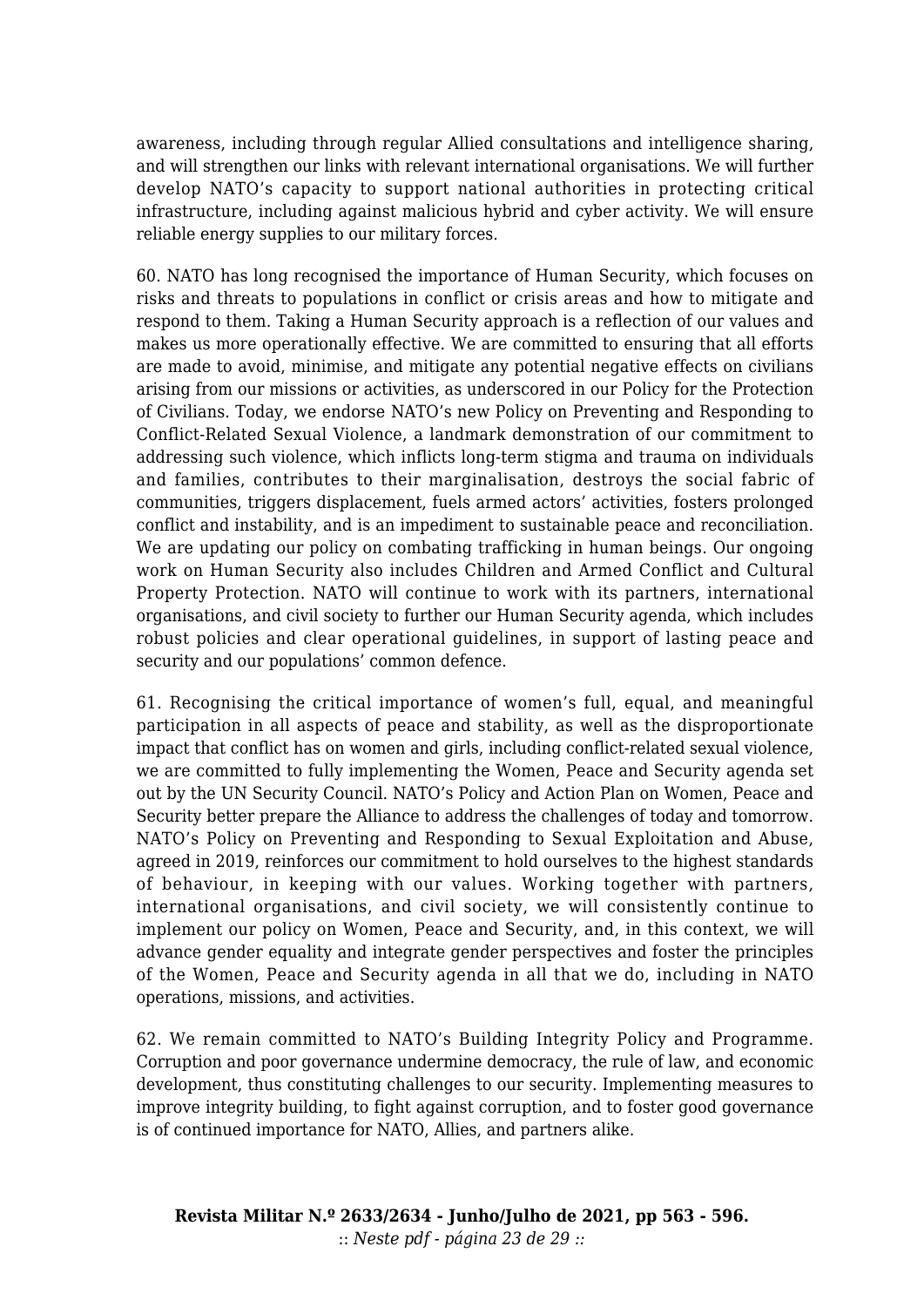63. NATO's partnerships are, and will continue to be, essential to the way NATO works. The success of NATO's partnerships is demonstrated by their strategic contribution to Alliance and international security. They play an important role in supporting NATO's three core tasks and our 360-degree security approach. They are central to advancing NATO's cooperative security agenda, helping to shape our security environment, and contributing to stability in the Euro-Atlantic area, and to the pursuit of NATO's political and military objectives. We remain committed to the principles underpinning our relations with our partners, and have taken steps to make our partnerships more strategic, more coherent, and more effective. The Alliance's partner relationships are also based on reciprocity, mutual benefit and mutual respect. We will strengthen political dialogue and practical cooperation with our partners. We are grateful to our partners for their significant contributions to NATO's situational awareness, operations, missions, and activities, including Trust Fund projects. We recognise their sacrifices for Euro-Atlantic and international security over the years. We will continue to improve interoperability, in particular with our Enhanced Opportunities Partners. Recognising that conflict and instability in NATO's neighbourhood directly undermine Allied security, we will continue to intensify NATO's assistance and capacity building support to our partners. We reaffirm our commitment to expand political dialogue and practical cooperation with any nation that shares the Alliance's values and interest in international peace and security and will further develop our partnerships so that they continue to meet the interests of both Allies and partners. In line with our Comprehensive Approach Action Plan, we will continue to pursue coherence within NATO's own tools and strands of work, concerted approaches with partner nations and organisations such as the UN, the EU, and the OSCE, as well as further dialogue with non-governmental organisations.

64. The European Union remains a unique and essential partner for NATO. The NATO-EU strategic partnership is essential for the security and prosperity of our nations and of the Euro-Atlantic area. NATO recognises the importance of a stronger and more capable European defence. The development of coherent, complementary and interoperable defence capabilities, avoiding unnecessary duplication, is key in our joint efforts to make the Euro-Atlantic area safer. Such efforts, including recent developments, will lead to a stronger NATO, help enhance our common security, contribute to transatlantic burden sharing, help deliver needed capabilities, and support an overall increase in defence spending. Non-EU Allies continue to make significant contributions to the EU's efforts to strengthen its capacities to address common security challenges. For the strategic partnership between NATO and the EU, non-EU Allies' fullest involvement in these efforts is essential. We look forward to mutual steps, representing tangible progress, in this area to support a strengthened strategic partnership. We reaffirm in their entirety all the decisions, principles, and commitments with regard to NATO and EU cooperation. We will continue to further strengthen our strategic partnership in a spirit of full mutual openness, transparency, complementarity, and respect for the organisations' different mandates, decisionmaking autonomy and institutional integrity, and as agreed by the two organisations.

65. NATO-EU cooperation has reached unprecedented levels, with tangible results in

**Revista Militar N.º 2633/2634 - Junho/Julho de 2021, pp 563 - 596.** :: *Neste pdf - página 24 de 29 ::*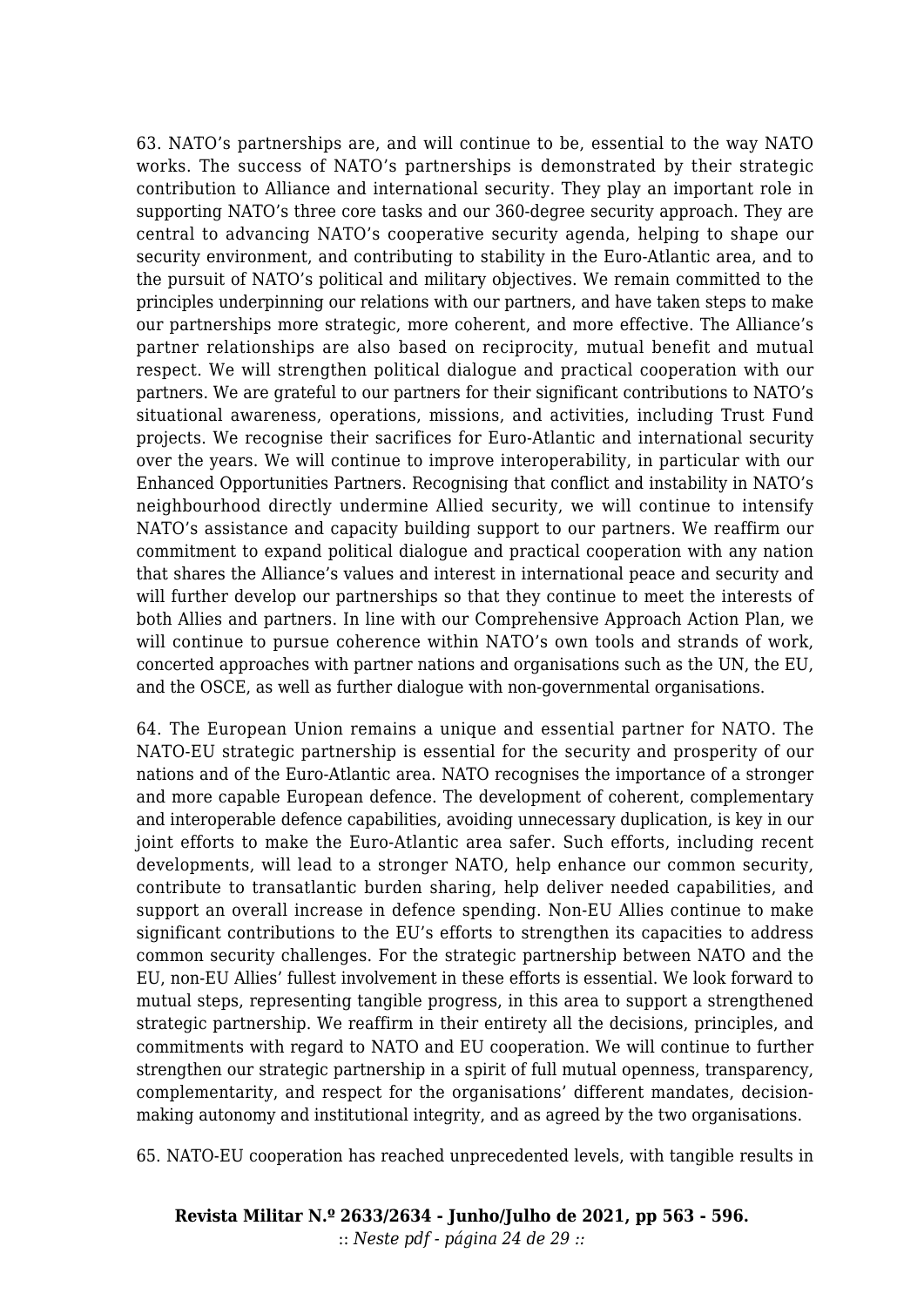countering hybrid and cyber threats, strategic communication, operational cooperation including maritime issues, military mobility, defence capabilities, defence industry and research, exercises, counterterrorism, and defence and security capacity building. Political dialogue between NATO and the EU remains essential to advance this cooperation. We will continue to develop and deepen our cooperation by fully implementing the common set of 74 proposals, which contribute to the coherence and complementarity of our efforts. The current strategic environment and the COVID pandemic underscore the importance of NATO-EU cooperation in the face of current and evolving security challenges, in particular in addressing resilience issues, emerging and disruptive technologies, the security implications of climate change, disinformation, and the growing geostrategic competition. The ongoing distinct strategic processes within NATO and the EU offer a unique opportunity to intensify further our consultations and cooperation to enhance the security of our citizens and promote peace and stability in the Euro-Atlantic area and beyond, while reaffirming that NATO remains the transatlantic framework for strong collective defence and the essential forum for security consultations and decisions among Allies. We value the Secretary General's continued close cooperation with the President of the European Council, the President of the European Commission, and the High Representative, on all aspects of the NATO-EU strategic partnership.

66. We reaffirm our commitment to NATO's Open Door Policy under Article 10 of the Washington Treaty, which has been a historic success. North Macedonia's accession last year is yet another tangible demonstration of this commitment. Successive rounds of enlargement have strengthened Euro-Atlantic security by helping to spread and consolidate the rule of law and democratic institutions and practices across the European continent, and have respected the right of all states to seek their own security arrangements, as enshrined in the 1990 Charter of Paris for a New Europe. NATO's door remains open to all European democracies which share the values of our Alliance, which are willing and able to assume the responsibilities and obligations of membership, which are in a position to further the principles of the Treaty, and whose inclusion can contribute to the security of the North Atlantic area. Decisions on enlargement are for NATO itself; no third party has a say in that process. We remain committed to the integration of those countries that aspire to join the Alliance, judging each on its own merits. We encourage them to continue to implement the necessary reforms and decisions to prepare for membership. We will continue to offer support to their efforts and look to them to take the steps necessary to advance their aspirations.

67. Allies strongly support the sovereignty and territorial integrity of a stable and secure Bosnia and Herzegovina in accordance with the General Framework Agreement for Peace in Bosnia and Herzegovina and other relevant international agreements, encourage domestic reconciliation, and urge political leaders to avoid divisive rhetoric. We commend Bosnia and Herzegovina, an aspirant country, for its contributions to NATO-led operations. We are committed to maintaining strong political dialogue with Bosnia and Herzegovina, and offer our continued support to the implementation of all reform efforts, including through NATO HQ Sarajevo. We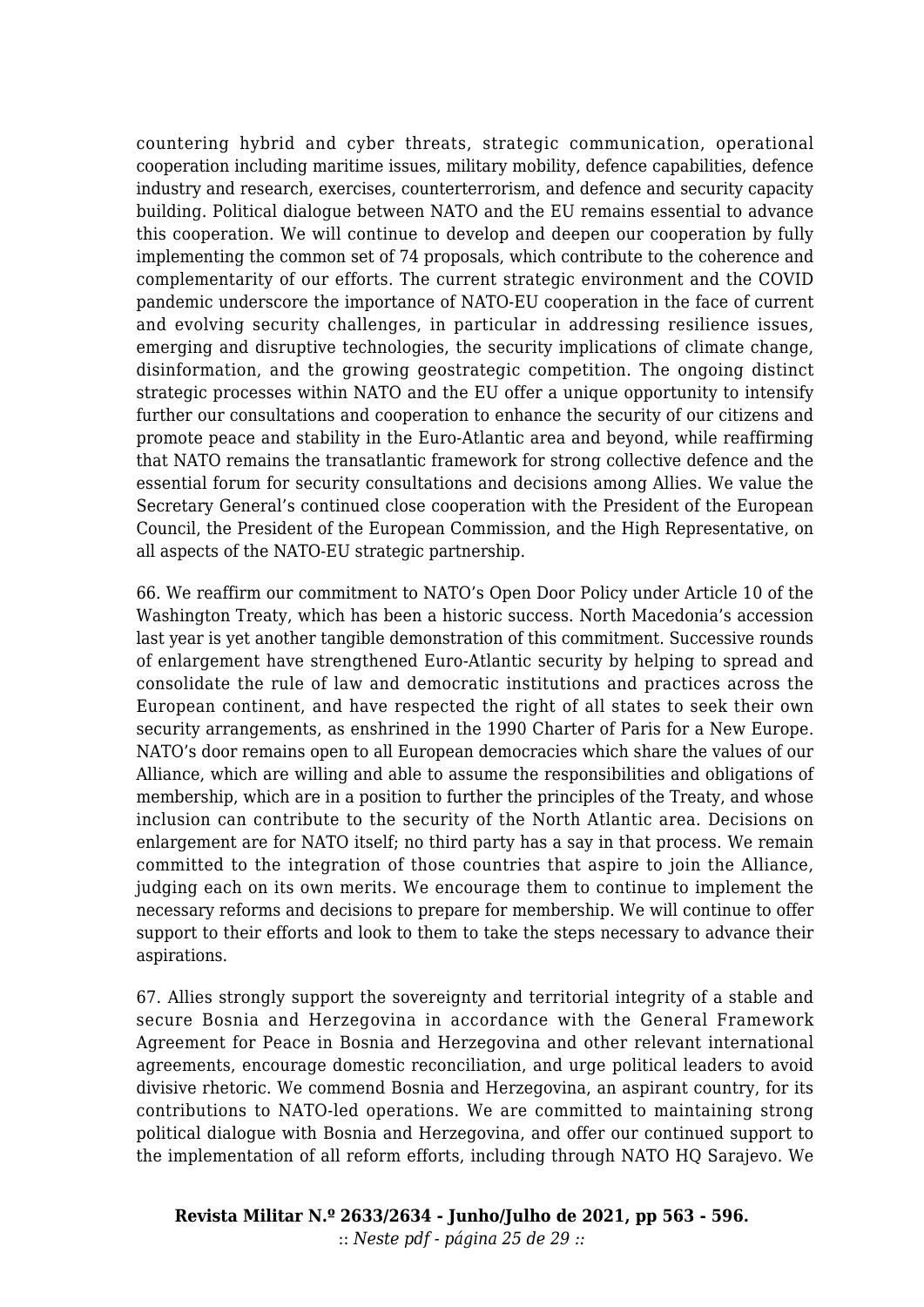encourage the leadership of Bosnia and Herzegovina to take full advantage of the breadth of NATO cooperative security and partnership tools. Allies welcome the work of the Commission for Cooperation with NATO. Allies urge political leaders to work constructively and to demonstrate political will for the benefit of all in Bosnia and Herzegovina in advancing EuroAtlantic aspirations by implementing the much-needed political, electoral, rule of law, economic, and defence reforms, including through the country's Reform Programme with NATO, without prejudice to a final decision on NATO membership.

68. We reiterate the decision made at the 2008 Bucharest Summit that Georgia will become a member of the Alliance with the Membership Action Plan (MAP) as an integral part of the process; we reaffirm all elements of that decision, as well as subsequent decisions, including that each partner will be judged on its own merits. We stand firm in our support for Georgia's right to decide its own future and foreign policy course free from outside interference. As an Enhanced Opportunities Partner, Georgia is cooperating closely with the Alliance across a wide range of issues. We highly appreciate Georgia's substantial contributions to NATO operations, which demonstrate its commitment and capability to contribute to Euro-Atlantic security. We welcome the recent political agreement on the Way Ahead for Georgia and encourage its full implementation by all sides. This agreement paves the way for the important reforms which will help Georgia, an aspirant country, progress in its preparations towards membership. We remain committed to making full use of the NATO-Georgia Commission and the Annual National Programme in deepening political dialogue and cooperation. We commend the significant progress on reforms which Georgia has made and must continue to make, and which have helped Georgia strengthen its defence capabilities and interoperability with the Alliance. Georgia's relationship with the Alliance contains all the practical tools to prepare for eventual membership. We are working closely with Georgia on security in the Black Sea region, in response to Russia's increasingly destabilising activities, and welcome the steps taken to implement the refreshed Substantial NATO-Georgia Package. We stand ready to enhance our support to Georgia, including in building resilience against hybrid threats, in training and exercises, and in secure communications. We look forward to the next NATO-Georgia exercise in 2022.

69. We reiterate the decision made at the 2008 Bucharest Summit that Ukraine will become a member of the Alliance with the Membership Action Plan (MAP) as an integral part of the process; we reaffirm all elements of that decision, as well as subsequent decisions, including that each partner will be judged on its own merits. We stand firm in our support for Ukraine's right to decide its own future and foreign policy course free from outside interference. The Annual National Programmes under the NATO-Ukraine Commission (NUC) remain the mechanism by which Ukraine takes forward the reforms pertaining to its aspiration for NATO membership. Ukraine should make full use of all instruments available under the NUC to reach its objective of implementing NATO principles and standards. The success of wide-ranging, sustainable, and irreversible reforms, including combating corruption, promoting an inclusive political process, and decentralisation reform, based on democratic values,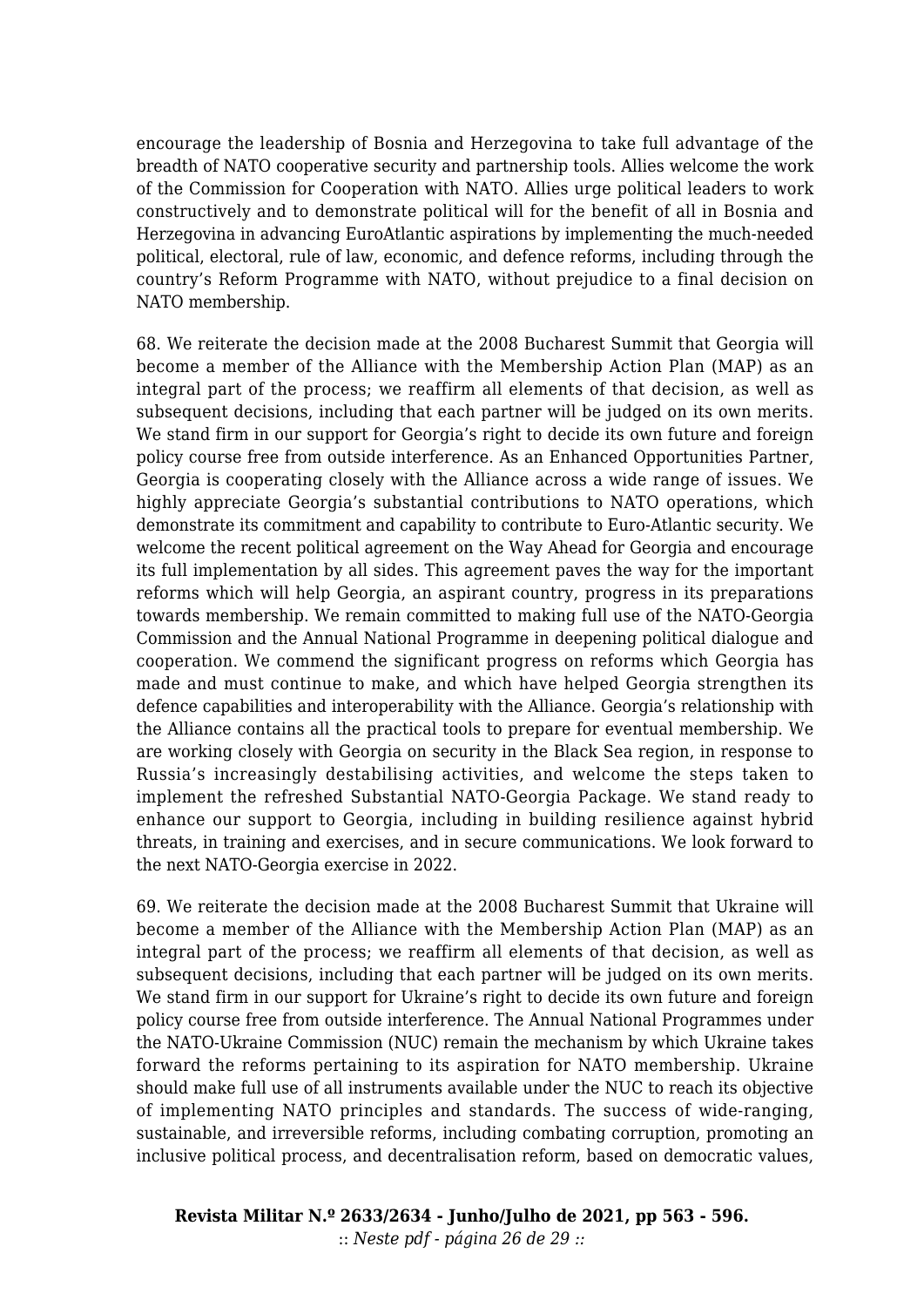respect for human rights, minorities, and the rule of law, will be crucial in laying the groundwork for a prosperous and peaceful Ukraine. Further reforms in the security sector, including the reform of the Security Services of Ukraine, are particularly important. We welcome significant reforms already made by Ukraine and strongly encourage further progress in line with Ukraine's international obligations and commitments. We will continue to provide practical support to reform in the security and defence sector, including through the Comprehensive Assistance Package. We will also continue to support Ukraine's efforts to strengthen its resilience against hybrid threats, including through intensifying activities under the NATO-Ukraine Platform on Countering Hybrid Warfare. We welcome the cooperation between NATO and Ukraine with regard to security in the Black Sea region. The Enhanced Opportunities Partner status granted last year provides further impetus to our already ambitious cooperation and will promote greater interoperability, with the option of more joint exercises, training, and enhanced situational awareness. Military cooperation and capacity building initiatives between Allies and Ukraine, including the Lithuanian-Polish-Ukrainian Brigade, further reinforce this effort. We highly value Ukraine's significant contributions to Allied operations, the NATO Response Force, and NATO exercises.

70. The Western Balkans is a region of strategic importance for NATO, as highlighted by our long history of cooperation and operations. NATO remains strongly committed to the security and stability of the Western Balkans and to supporting the Euro-Atlantic aspirations of the countries in the region. We will intensify our efforts in the region and enhance our political dialogue and practical cooperation in order to support reform efforts, promote regional peace and security, and counter the malign influence of outside actors. Democratic values, the rule of law, domestic reforms, and good neighbourly relations are vital for regional cooperation and Euro-Atlantic integration, and we look to continued progress in this regard. We value the NATO-Serbia partnership. Strengthening NATO-Serbia relations would be of benefit to the Alliance, to Serbia, and to the whole region. We support the EU-facilitated Dialogue and other efforts aimed at the normalisation of relations between Belgrade and Pristina, and urge the sides to seize the moment and engage in good faith towards reaching a lasting political solution.

71. We remain committed to NATO's continued engagement in Kosovo, including through the NATO-led Kosovo Force (KFOR) which contributes to a safe and secure environment and to wider stability in the Western Balkans, and through ongoing capacity building efforts with the Kosovo security organisations. Any changes to our force posture in KFOR remain conditions-based and not calendar-driven.

72. The Alliance's close and mutually beneficial security cooperation with our Enhanced Opportunities Partners Finland and Sweden, which share our values and contribute to NATO-led operations and missions, has grown across a wide range of areas. We will continue to strengthen our ability to respond rapidly and effectively to any common challenges and to work together on enhancing our resilience and civil preparedness. We will bolster our regular and open political dialogue and cooperation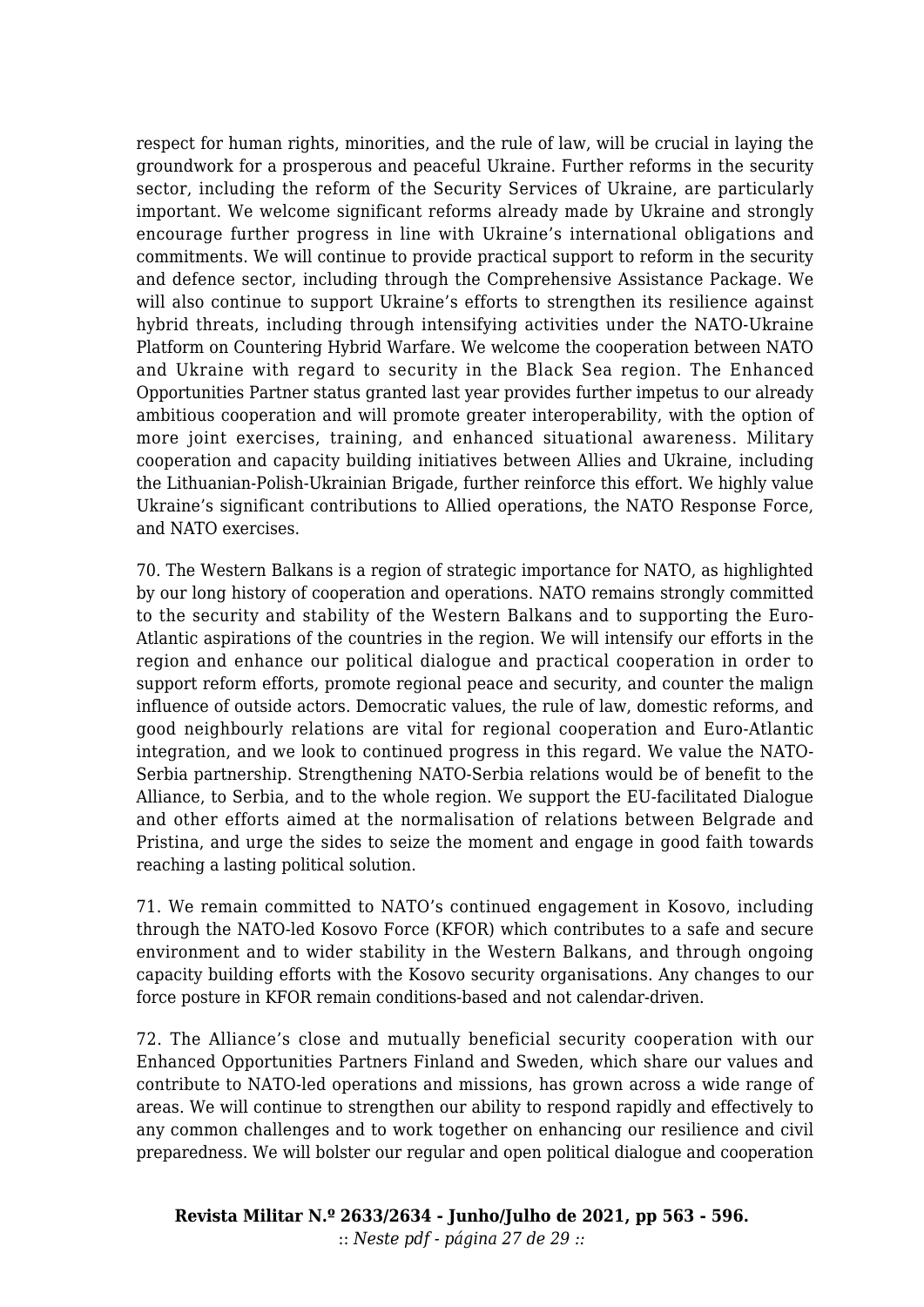in support of our common security, including by crisis management preparation, exercises, and exchanging information and analysis, notably on the security situation in the Baltic Sea region.

73. We will work more closely with all our Western European partners to share expertise, address emerging security challenges, and continue our cooperation on operations, missions, and other initiatives. We will also seek to further develop relations with our partners across the globe. We are enhancing political dialogue and practical cooperation with our long-standing Asia-Pacific partners – Australia, Japan, New Zealand, and the Republic of Korea – to promote cooperative security and support the rules-based international order. We will discuss common approaches to global security challenges where NATO's interests are affected, share perspectives through deeper political engagement, and seek concrete areas for cooperation to address shared concerns. We are intensifying our interaction with Colombia, NATO's partner in Latin America, on good governance, military training, interoperability, demining, and maritime security. We remain open to deepening our political dialogue and intensifying our practical cooperation with our partners in Central Asia, taking into account the regional situation. We welcome the interest of other global actors to work with NATO in addressing our shared security concerns and stand ready to explore further engagement on a case-by-case basis.

74. We are committed to enhancing our long-standing engagement in the Middle East and North Africa (MENA) region. We will strengthen our political dialogue and practical cooperation with our Mediterranean Dialogue (MD) and Istanbul Cooperation Initiative (ICI) partners. This will build stronger security and defence institutions and capacities, promote interoperability, and help to counter terrorism. We have upgraded our defence capacity building assistance to Jordan, our Enhanced Opportunities Partner, to include additional counter-terrorism support, and have contributed to the establishment of the new Military Women's Training Centre. We will continue our engagement with Tunisia on defence capacity building. We will leverage the NATO-ICI Regional Centre in Kuwait as an important hub for education, training, and public diplomacy activities, and we remain open to the potential establishment of other education and training centres with interested MENA countries. Our Regional Hub for the South, in Naples, is making tangible progress in implementing its four functions and contributing to our situational awareness and understanding. We will continue to engage with the African Union and further develop our relations with the League of Arab States and the Gulf Cooperation Council in order to enhance our ability to better address mutual security concerns.

75. The deteriorating situation in the Sahel region matters to NATO's collective security. This region is a theatre of complex and interconnected challenges. NATO's approach to the Sahel is currently focused on our long-standing partnership with Mauritania, and we are looking into providing additional advice and training support. We will also continue to engage in dialogue with relevant NATO partners, representatives from the Sahel region, international and regional organisations and entities such as the African Union, the G5 Sahel structures, the UN, and the EU, as